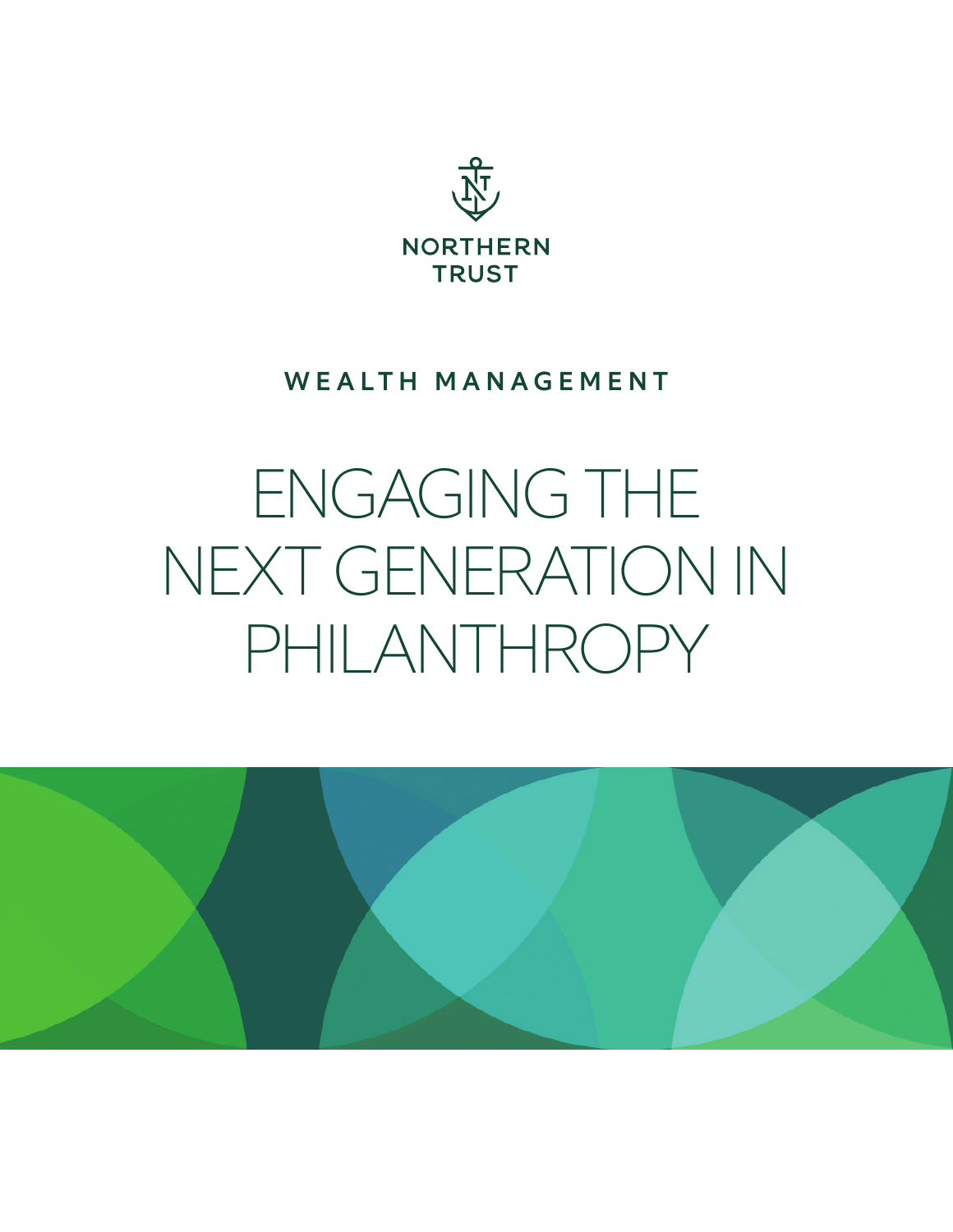# TABLE OF CONTENTS

EXPLORING GENERATIONAL DIFFERENCES 2 WHO IS THE NEXT GENERATION? 5 COMMUNICATING WITH THE NEXT GENERATION 6 ENCOURAGING THE NEXT GENERATION 8

- VOLUNTEERISM 8
- MAKING DIRECT GIFTS 8
- DONOR ADVISED FUND 9
- PRIVATE FOUNDATION 10
- FUNDING ALTERNATIVES 13
- CASE STUDIES 20
- CONCLUSION 23
- RESOURCES 24
- END NOTES 26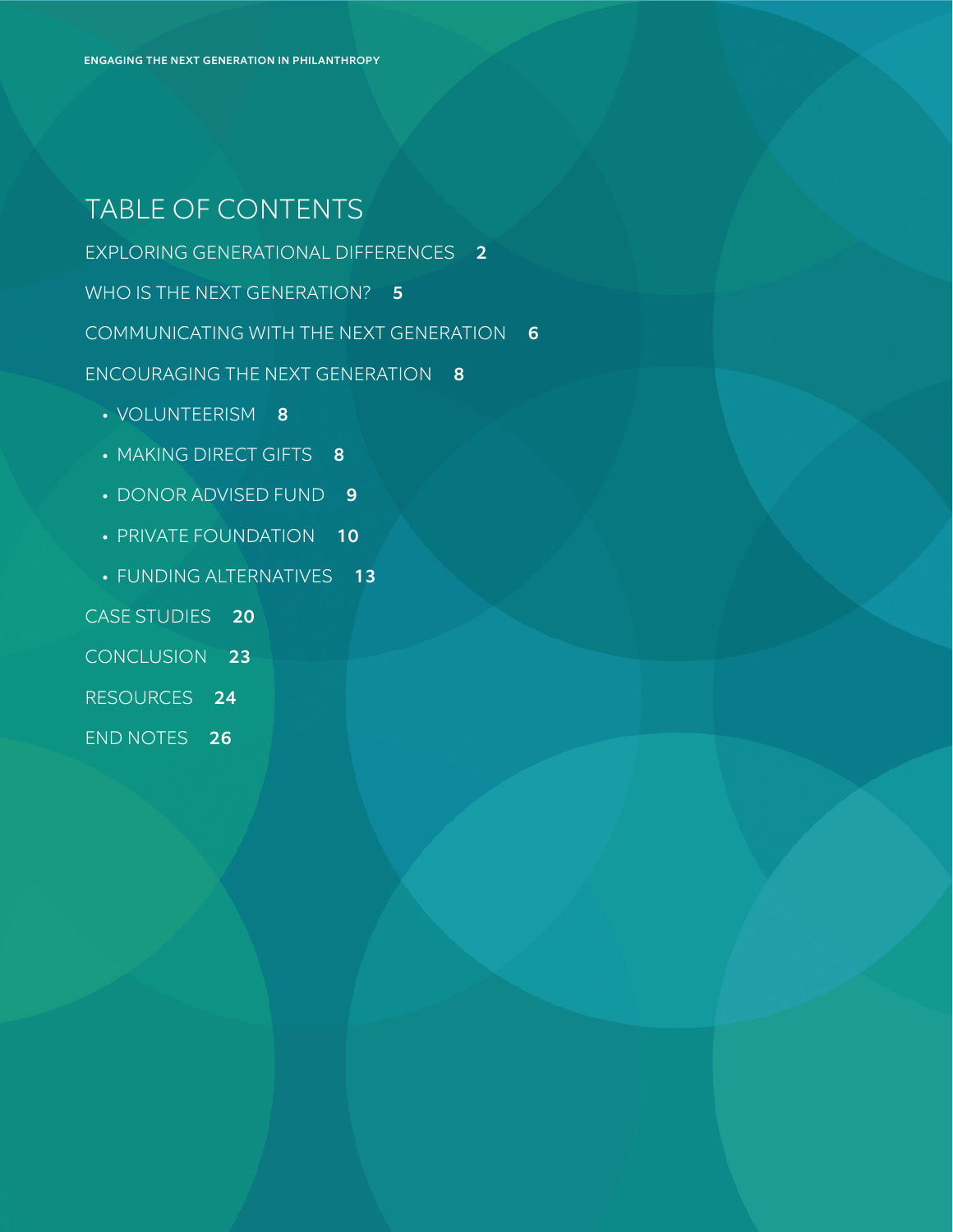Your charitable giving has allowed you to make a lasting imprint on society, your community and the world. Now you would like your children and grandchildren to become involved in charitable giving. Including younger family members in your philanthropic activities is a way to pass on personal values, share experiences, establish family traditions and promote a spirit of cooperation. You may even have a goal of preparing your children or grandchildren to manage a family foundation. Indeed, they may play a key role in creating social and environmental benefits for future local and global communities.

Getting family members involved in philanthropy<sup>1</sup> also may be an important part of your overall wealth transfer plan. In this guide we will provide options on how to engage and educate your family in philanthropy. From entry points to starting philanthropic conversations, to ideas on how to involve family members, to sharing information about new philanthropic tools being used, we lay out a path that can help you influence the next generation of philanthropists.2

# **Contributors**

MARGUERITE GRIFFIN Director, Philanthropic Advisory Services

KELLI GARCIA Associate Director, Philanthropic Advisory Services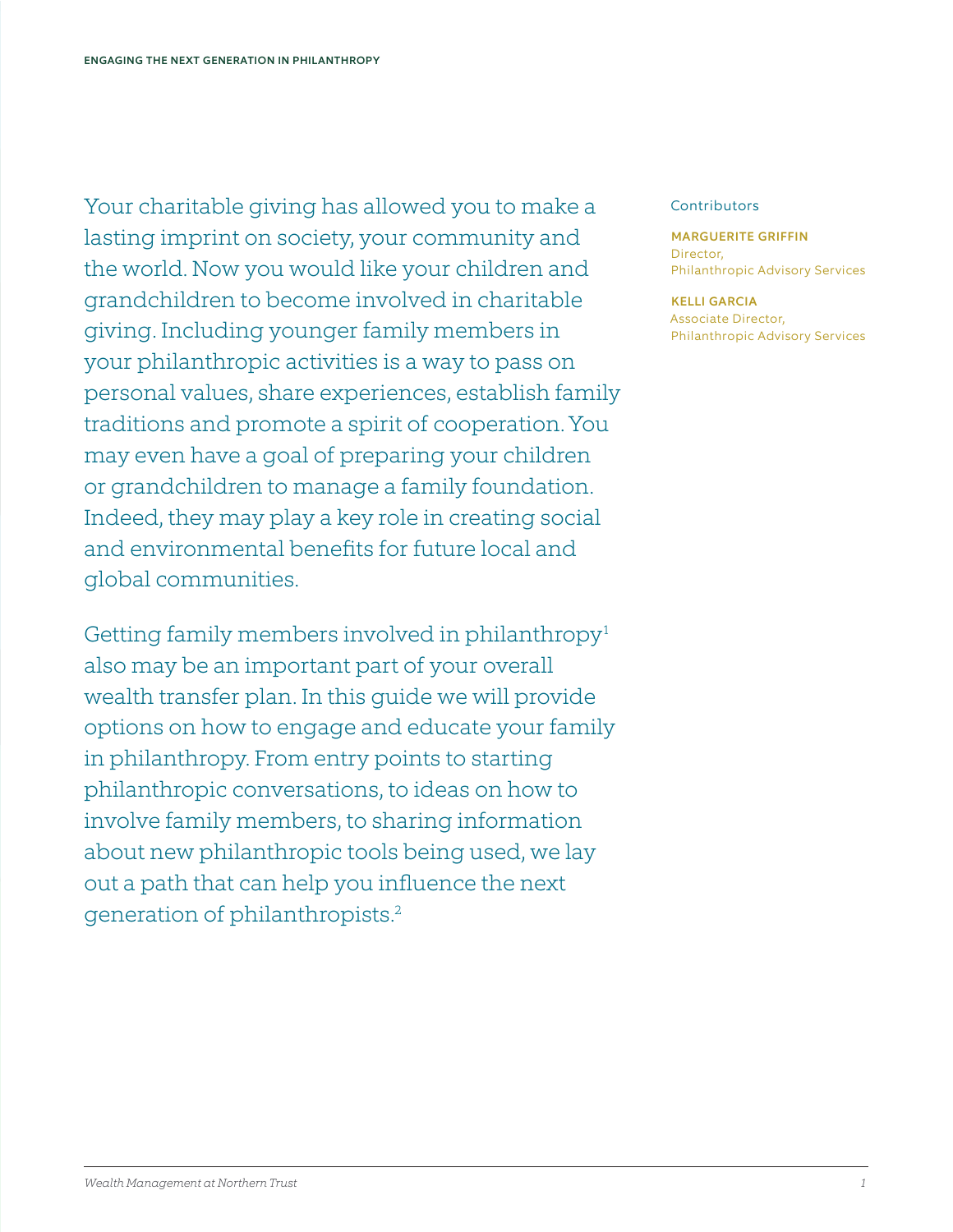# EXPLORING GENERATIONAL DIFFERENCES<sup>3</sup>

The three key trends that shape generations are parenting, technology and economics.4 While not a hard science, examining the events and conditions that each generation experiences during their formative years can help inform why some family members make decisions the way they do, encourage empathy among family members, and build ties across generations. Taking a closer look at the five living generations — Traditionalists, Baby Boomers, Generation X, Millennials and Generation Z — can help us learn more about what influenced them and how that may affect their philanthropic tendencies.

Traditionalists *(born before 1945)* witnessed the invention of airplanes, automobiles and cinema. Traditionalists were influenced by World War II, the Great Depression and segregation, which left them feeling cautious, yet with a deep sense of loyalty to the people and institutions that provided opportunities for growth. Representing 26% of total philanthropic donors, Traditionalists tend to fund institutions both local and civic in nature, often giving back to the communities where their wealth was created and to the people whose experiences mirror their own.<sup>5</sup>

Baby Boomers *(born between 1946 and 1964)* are referred to as the "generation of workaholics" and have been influenced by the civil rights movement, the Cold War, political assassinations, the sexual revolution, space travel, and women's rights. Despite having lived through tumultuous times, this generation has maintained their spirit of optimism and invests in charitable causes that are important to them. Boomers are the largest group of philanthropic donors among the generations, representing 43% of total giving.<sup>6</sup> They are currently the leaders of many public charities and family foundations in the United States.

Generation X *(born between 1965 and 1980)* makes up the smallest generational cohort but is the third largest giving group among the five generations. Gen Xers were shaped by the fall of the Berlin Wall, the energy crisis, Watergate, and women's liberation. This generation experienced a very different upbringing in relation to parenting norms, as the divorce rate tripled during their childhood. As a result of more women joining the workforce during this time, many Gen Xers became "latchkey" kids.<sup>7</sup> They are often referred to as "social entrepreneurs," having founded several nonprofit organizations such as Teach for America, charity: water, Venture for America, and Dress for Success, among others.

While not a hard science, examining the events and conditions that each generation experiences during their formative years can help inform why some family members make decisions the way they do, encourage empathy among family members, and build ties across generations.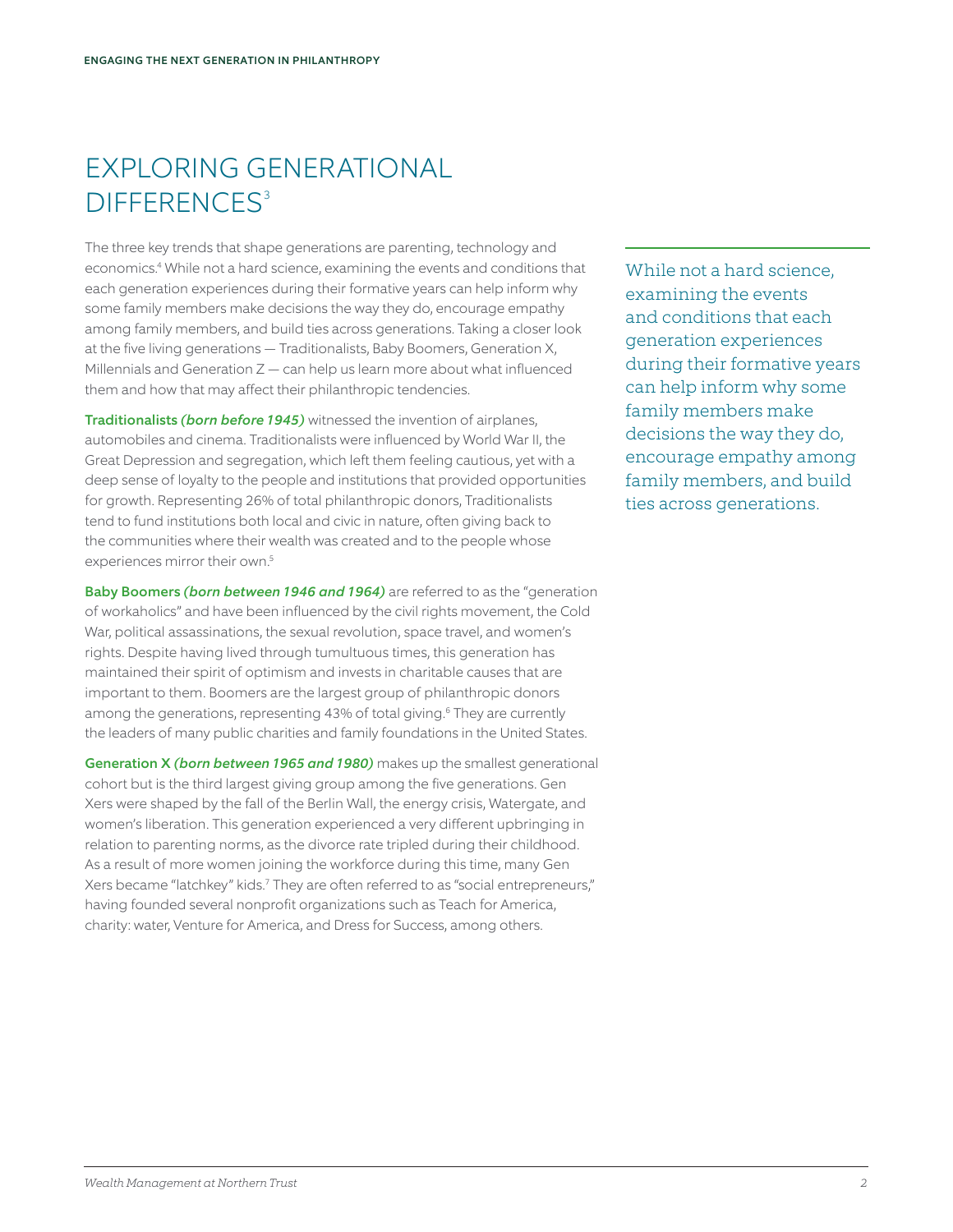Millennials *(born between 1981 and 1996)* are currently the largest generation in the U.S. labor force. Their formative experiences were affected by the September 11, 2001 (9/11) attacks on the World Trade Center and the Pentagon, the Oklahoma City bombing, the Columbine high school massacre, the Iraq War, the development of the internet, social networking sites, reality TV and the 24-hour news cycle. The effects of 9/11 and other tragic events created a deep sense of civic responsibility to vote and volunteer. They are motivated by the desire to live in a world free of danger and to create a better life for everyone.

**Generation Z**<sup>8</sup> *(born after 1997)* embraced the first African-American President of the United States, Barack Obama, witnessed the fight for marriage equality and have experienced the dramatic effects of climate change. In fact, 76% of Gen Zers are concerned about humanity's impact on the planet.<sup>9</sup> Seeing their parents endure the instability of the Great Recession, this generation tends to be more frugal with their finances, building their savings earlier than older generations.

Generation Z is optimistic yet realistic about the challenges ahead. Eighty-nine percent are optimistic about their futures, which is higher than any other generation on record.10 Gen Zers are very independent, having been taught that there are definitely winners and losers in life. Since many Gen Zers are still completing their academic education, there has been less time to draw definitive characteristics about their habits and what their philanthropic preferences might be. However, we have seen them begin to engage with charities by volunteering, with 26% of Gen Zers raising money for charitable causes.<sup>11</sup> They also have a socio-entrepreneurial spirit which may influence the organizations they are willing to support and which furthers their interest in starting nonprofit organizations in the future.

Embracing diverse interests, values and generations in your philanthropic activities can strengthen your family's charitable giving. It also is important to recognize the perspectives of each generation to facilitate multigenerational philanthropy.

Generation Z is optimistic yet realistic about the challenges ahead. Eightynine percent are optimistic about their futures, which is higher than any other generation on record.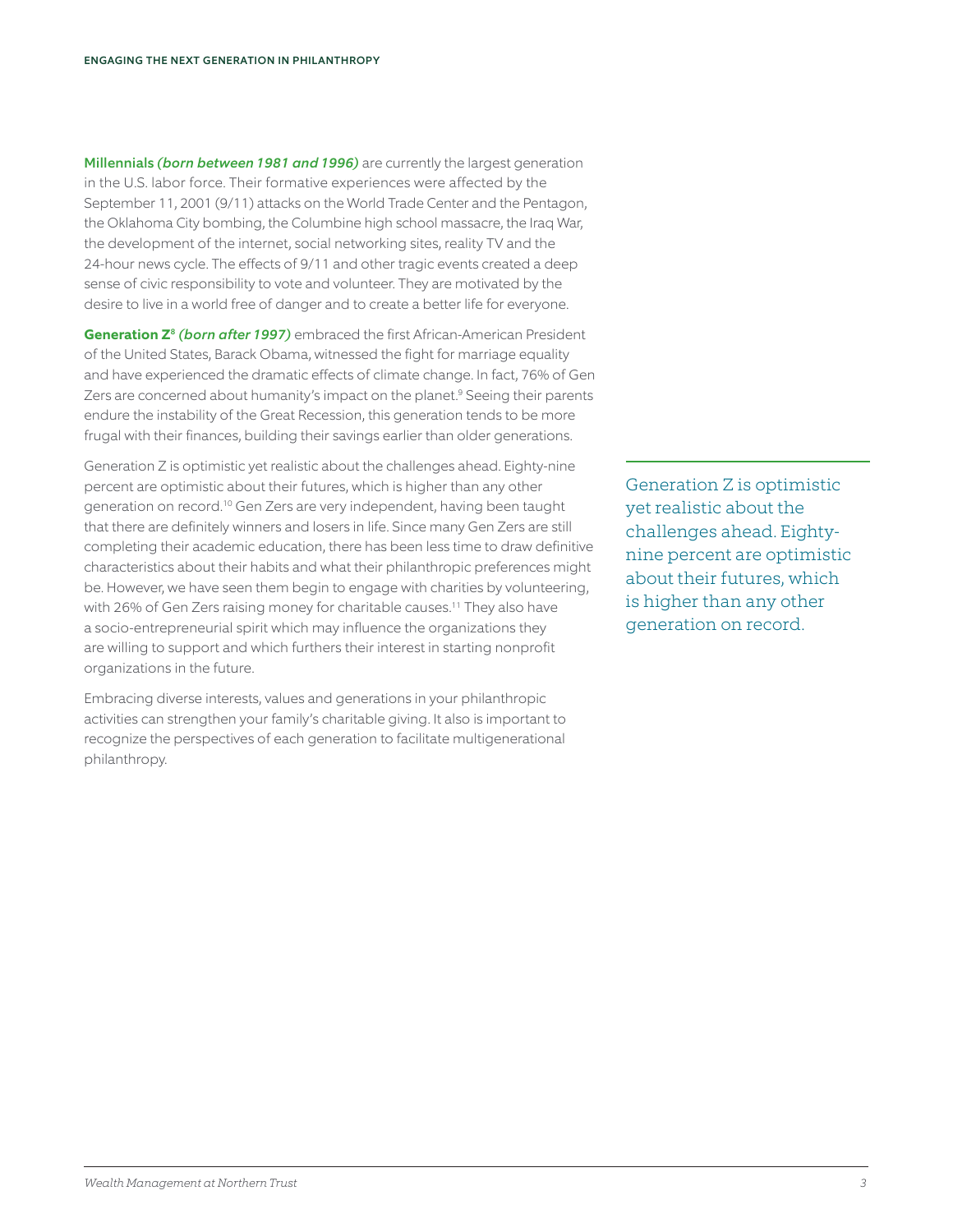|                                                |                                                                                                                           |                                                                                                                                                  |                                                                                                                                         | <b>Next Generation</b>                                                                                                       |                                                                                                                                   |  |
|------------------------------------------------|---------------------------------------------------------------------------------------------------------------------------|--------------------------------------------------------------------------------------------------------------------------------------------------|-----------------------------------------------------------------------------------------------------------------------------------------|------------------------------------------------------------------------------------------------------------------------------|-----------------------------------------------------------------------------------------------------------------------------------|--|
| Characteristics                                | <b>Traditionalists</b>                                                                                                    | <b>Baby Boomers</b>                                                                                                                              | <b>Generation X</b>                                                                                                                     | <b>Millennials</b>                                                                                                           | <b>Generation Z</b>                                                                                                               |  |
| <b>Born</b>                                    | 1945 and Earlier                                                                                                          | 1946 to 1964                                                                                                                                     | 1965 to 1980                                                                                                                            | 1981 to 1996                                                                                                                 | 1997 to Present                                                                                                                   |  |
| Formative<br><b>Experiences</b>                | World War II<br>The Great<br>Depression<br>Korean War<br>Atomic Bomb<br>Segregation<br>The New Deal<br>Fixed gender roles | Cold War<br>Vietnam<br>Post World War II<br>boom<br>Civil Rights<br>Space travel<br>Sexual revolution<br>Political<br>assassinations<br>Feminism | End of Cold War<br><b>Fall of Berlin Wall</b><br>Watergate<br>Personal computers<br>Video games<br>Rising divorce rate<br>Latchkey kids | 9/11<br>Iraq War<br><b>Global Financial</b><br><b>Crisis</b><br>24-hour news cycle<br>Social media<br><b>Reality TV</b>      | <b>Great Recession</b><br>Global focus<br>Climate change<br>LGBTQ rights<br>Mobile devices<br><b>WikiLeaks</b><br>Cloud computing |  |
| Percentage of<br>U.S. Population <sup>12</sup> | 7%                                                                                                                        | 25%                                                                                                                                              | 19%                                                                                                                                     | 29%                                                                                                                          | 20%                                                                                                                               |  |
| Values <sup>13, 14</sup>                       | Hard work<br>Dedication<br>Sacrifice<br>Fiscal conservatism<br>Respect for<br>authority<br>Education                      | Optimism<br>Teamwork<br>Work ethic<br>Personal<br>gratification<br>Growth and success                                                            | Entrepreneurial<br>spirit<br><b>Diversity</b><br>Immediate<br>communication<br>Fiscal conservatism<br>Respect for freedom               | Self-expression<br>Flexible work<br>environment<br>Resiliency<br>Instant delivery of<br>everything<br>Social responsibility  | Optimism<br>Realism<br>Resiliency<br>Pragmatism<br>Self-assurance<br>Hard work<br><b>Fiscal conservatism</b>                      |  |
| Aspiration                                     | Home ownership                                                                                                            | Job security                                                                                                                                     | Work-life balance                                                                                                                       | Freedom and<br>flexibility                                                                                                   | Security and<br>stability                                                                                                         |  |
| Preferred<br>Philanthropic<br>Involvement      | Cash donations,<br>board service,<br>favor religious<br>organizations,<br>passive<br><i>involvement</i>                   | Cash donations,<br>board service,<br>favor military<br>organizations,<br>education                                                               | Improve<br>communities, create<br>new nonprofit<br>organizations to<br>address concerns,<br>favor social causes<br>and social services  | Peer engagement,<br>make the world<br>better, activism,<br>impact and<br>transparency,<br>non-traditional<br>funding methods | Volunteerism,<br>desire to change the<br>world, impact and<br>transparency, less<br>likely to support<br>local organizations      |  |
| Attitude<br><b>Toward Career</b>               | Jobs are for a<br>lifetime                                                                                                | Careers are defined<br>by employers                                                                                                              | Loyal to profession,<br>not necessarily<br>employer                                                                                     | Work 'with'<br>organizations<br>not 'for'                                                                                    | Will move<br>seamlessly between<br>organizations and<br>startup businesses                                                        |  |
| <b>Attitude Toward</b><br>Technology           | Largely disengaged                                                                                                        | Early information<br>technology (IT)<br>adapters                                                                                                 | Digital immigrants                                                                                                                      | Digital natives                                                                                                              | "Technoholics" $-$<br>entirely dependent<br>on IT; limited grasp<br>of alternatives                                               |  |
| Signature<br>Product                           | Automobile                                                                                                                | Television                                                                                                                                       | Personal computer                                                                                                                       | Tablet/smartphone                                                                                                            | Google glasses,<br>nano-computer,<br>3-D printing,<br>driverless cars                                                             |  |
| Communication<br>Media                         | Formal letter                                                                                                             | Telephone                                                                                                                                        | Email and text<br>message                                                                                                               | Text or social media                                                                                                         | Hand held (or<br>integrated into<br>clothing)<br>communication<br>devices                                                         |  |
| Communication<br>Preference                    | Face-to-face                                                                                                              | Face-to-face ideally,<br>but telephone or<br>email if required                                                                                   | Email or text<br>messaging                                                                                                              | Online and mobile<br>(text messaging)                                                                                        | Facetime                                                                                                                          |  |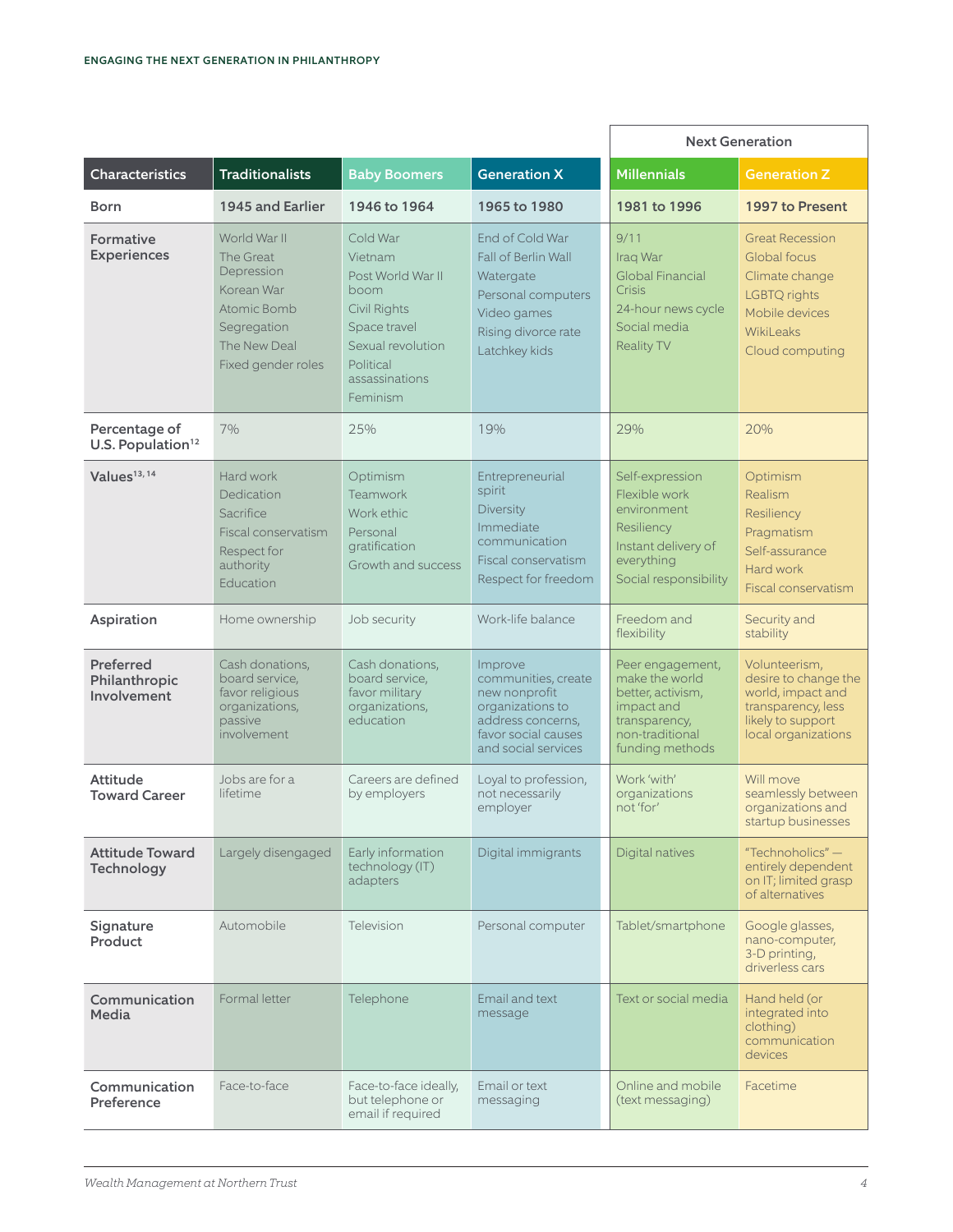# WHO IS THE NEXT GENERATION?

Millennials and Gen Zers will be the inheritors of the next great wealth transfer. Combined, these two generations represent 49% of the current population with this percentage likely continuing to increase as the number of Traditionalists and Baby Boomers decline over time. Both Millennials and Gen Zers have strong characteristics that will influence the ways in which they are involved in philanthropy. These characteristics include their use of social networks to interact with their peers, the desire for transparency, and a belief that all sectors — governmental, nonprofit and for profit — have a role to play in solving society's challenges.

Advances in technology and the expansive amount of digital information that have been readily available to Millennials and Gen Zers have broken down barriers, allowing them to connect with people, organizations and causes outside of their local communities. Millennials and Gen Zers are more likely to have large online networks of friends, colleagues and even global networks.<sup>15</sup> These networks provide opportunities for them to leverage resources and promote the causes that are important to them.

Unlike Millennials, most members of Gen Z do not remember a time before social media. They are inclined to spend hours using their smartphones and online platforms.16 Because many of their interactions take place through social networks, they lean towards supporting charitable organizations through these platforms as well. Sharing information with peer networks is a hallmark of this generation, many of whom have grown up sharing their lives on Facebook, Instagram and YouTube, among other platforms.

Both Millennials and Gen Zers measure the impact of nonprofit organizations not only through compelling stories, but through data, metrics and transparency. They expect organizations to collect data on the effectiveness of programs and demonstrate how they have created positive change in the populations and communities they serve. They value transparency in all aspects of a nonprofit organization's operations. Next generation donors appreciate having information that breaks down how funds are being used to support programs and projects, using technology to provide real time updates. They welcome the opportunity to directly interact with the communities that benefit from the organization's work.

Future generations expect nonprofit organizations and for profit companies alike to share the responsibility of serving the public good. They are constantly seeking new ideas to expand the philanthropic landscape, which we will address in this guide. These expectations have caused a shift in the philanthropic community and organizations are taking notice as they seek to develop relationships with these generations of donors.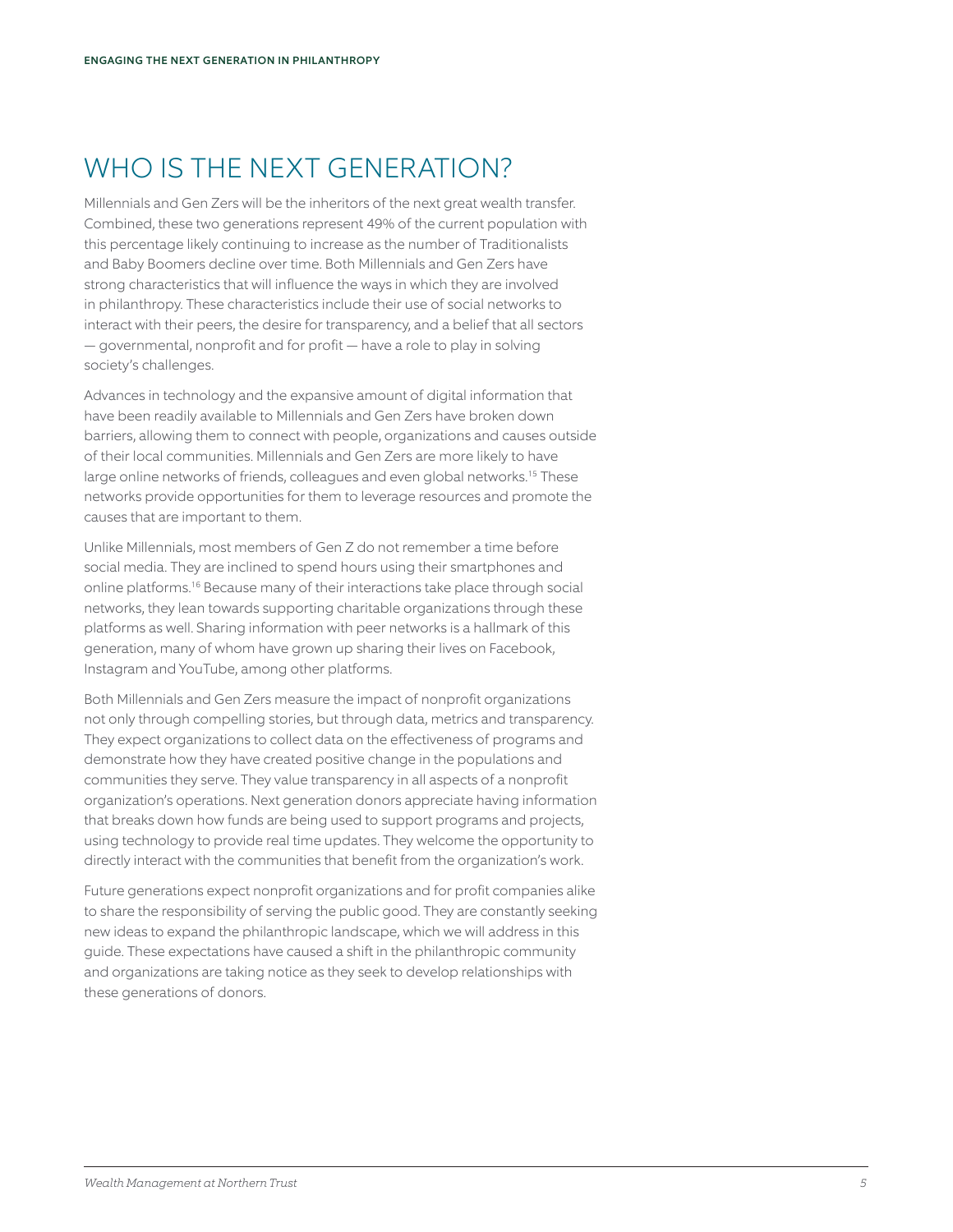# COMMUNICATING WITH THE NEXT GENERATION

In comparison to the other generations, Millennials and Gen Zers may have different ideas about how to give but they generally have similar views on why they give. This is largely due to the formative lessons learned in their youth, namely from their parents and grandparents. In a recent survey administered by 21/64,17 almost 90% of those surveyed said their giving was influenced by their parents and 63% said their grandparents had inspired them to give.<sup>18</sup> The survey further indicates that by taking the time to articulate and model your values and interests with your family, you can potentially help influence and shape the next generation of donors.

If you are just beginning to have conversations about your charitable activities with younger family members, it is important to give them an opportunity to share their own interests with you. The most rewarding family philanthropy reflects the shared values and interests of all family members. Taking the time to assess individual readiness and interest in charitable work makes your family's philanthropy stronger and provides greater satisfaction around charitable giving. The following questions and your responses to these questions can help you have meaningful conversations and spark your family's exchange of ideas and perspectives.

Lay the Foundation  $-$  To encourage your family to make a real and lasting difference in the world, you may wish to reflect on these foundational questions.

- Why do you want to include the next generation in your philanthropy?
- Who will participate in the family's philanthropy?
- Have you determined how much time you and your family are willing to commit to charitable giving?
- Have you settled on using one or more charitable giving vehicles, such as a donor advised fund or private foundation, to facilitate your giving?

Share Culture and Values - The values you share with your family can empower them, build trust, encourage accountability and establish expectations. Communicating your giving philosophy with your family can make it easier for them to understand your motivations and create and continue a family philanthropy legacy.

- What motivates you to give?
- What values have your family and other role models passed on to you?
- What are some of your favorite family traditions?
- What past experiences have shaped your beliefs or thinking?
- What are some of your family's most important shared values?

Taking the time to assess individual readiness and interest in charitable work makes your family's philanthropy stronger and provides greater satisfaction around charitable giving.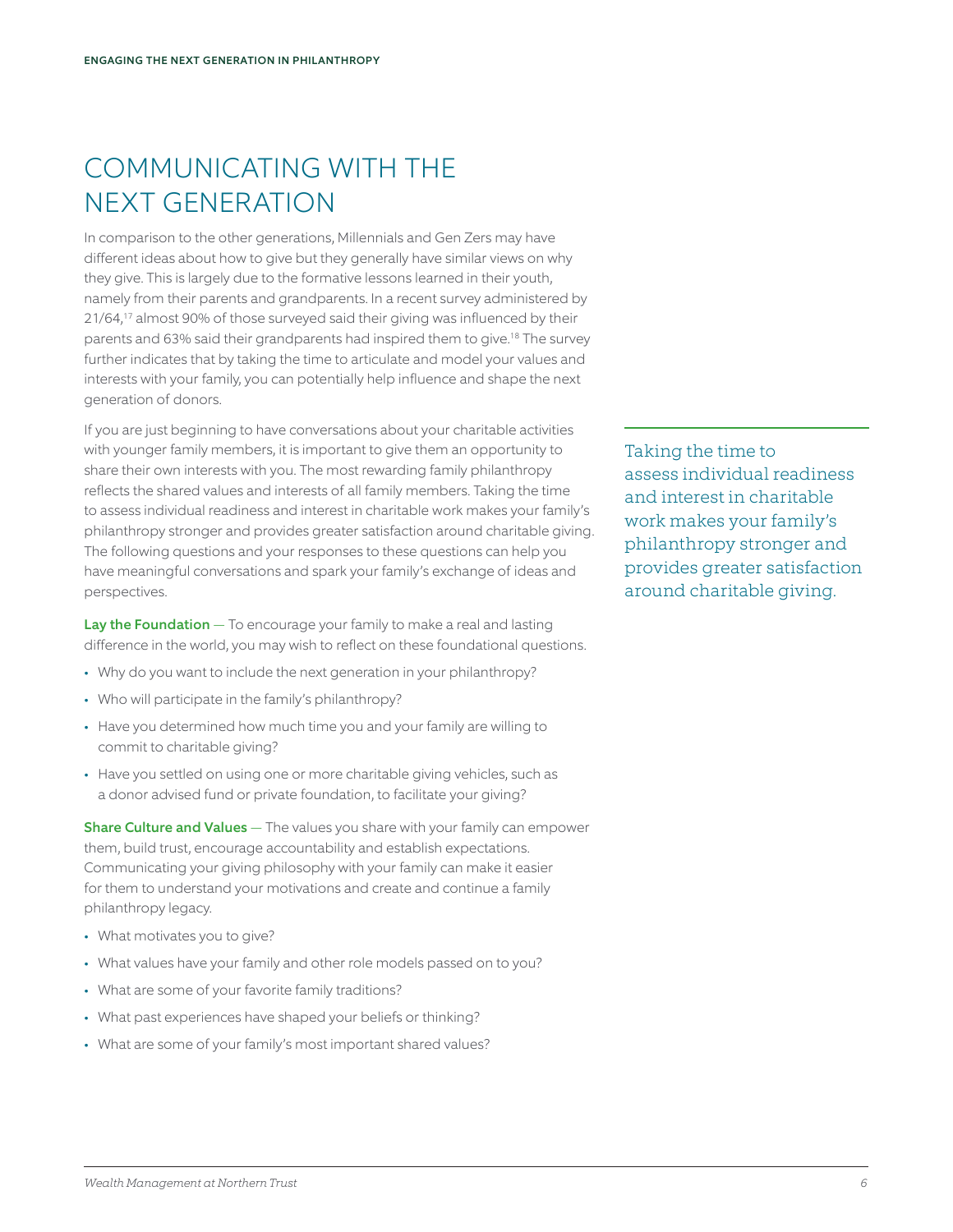**Determine Communication Styles** - In order to plan for your family's philanthropy in a way that takes all perspectives into account, it is important to understand how your family currently functions. For example:

- What are your current norms or ways of communicating?
- Does your family currently make any decisions together about family wealth and/or charitable matters?

Be a Good Listener – Once you have shared your values it is important to listen to and create space for family members who will participate in your family philanthropy. If the next generation feels as if they are not being heard or that their perspectives are not important, they are less likely to be engaged. Questions might include:

- What issues, causes or organizations excite other family members?
- How much and in what ways do you think other family members would like to be involved in philanthropy?
- How much do you know about the causes that interest other family members?
- Are there common areas of interest to the whole family?

Convey Your Wishes — Take some time to reflect on the information and ideas shared by the next generation, look for opportunities to deepen their understanding of the issues that matter most to them, and take steps to include them in your current philanthropic activities. You might consider:

- How much do your children or grandchildren know about your current philanthropic activities?
- What have you shared about how you would like them to be involved in the family's philanthropic plans?
- Are you willing to spend the time necessary to prepare your family members for philanthropic stewardship?

Once you have been able to share your interests and values with your family and have gained a better understanding of how they would like to be involved, you may use this guide to help you continue to discover opportunities for family engagement. Effective engagement of the next generation is not a one-time event. You will be more successful when the next generation is exposed to a series of informal conversations and activities that build over time.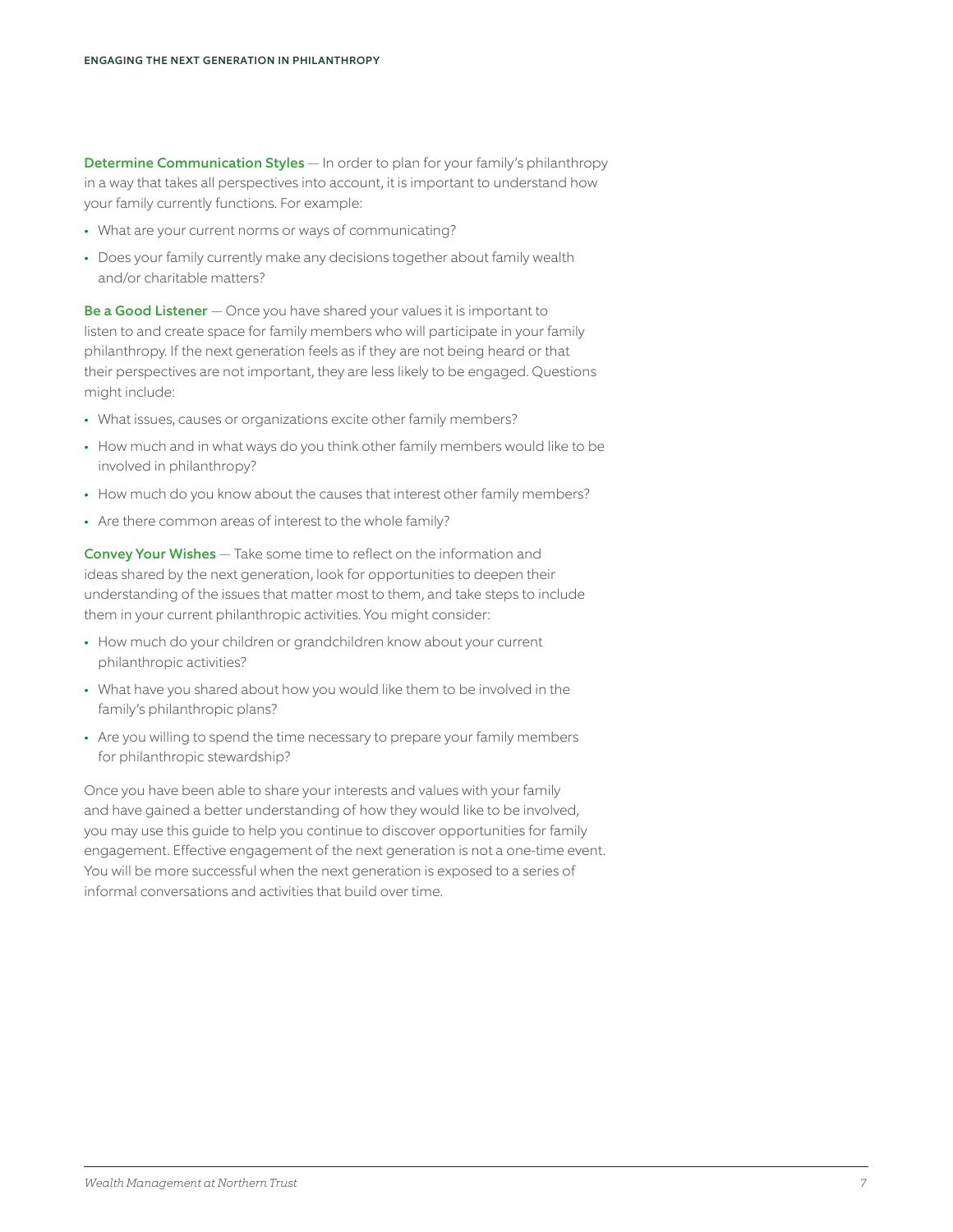# ENCOURAGING THE NEXT GENERATION

The following activities and strategies can encourage effective philanthropy:

# ACTIVITIES & GIVING STRATEGIES



#### VOLUNTEERISM

Volunteerism is largely embraced by all of the living generations with Gen Zers ranking second among generations that share the most time with organizations. Volunteering is an accessible entry point for younger family members who have a desire to give back to their communities. Both Millennials and Gen Zers are encouraged to volunteer by their families, schools, and religious communities. Among its many benefits, volunteering helps youth, teenagers, and young adults develop new skills such as teamwork, goal setting, and project management. Volunteering provides hands-on experience, which is important to Millennials and Gen Zers,<sup>19</sup> and has the potential to create a tangible and lasting connection between the issue, cause or organization and the young adult. In addition to the positive benefits for the volunteer, many organizations rely heavily on active volunteers to operate their programs.

Following are two organizations that make volunteering easily accessible to everyone, regardless of where young family members live in the country: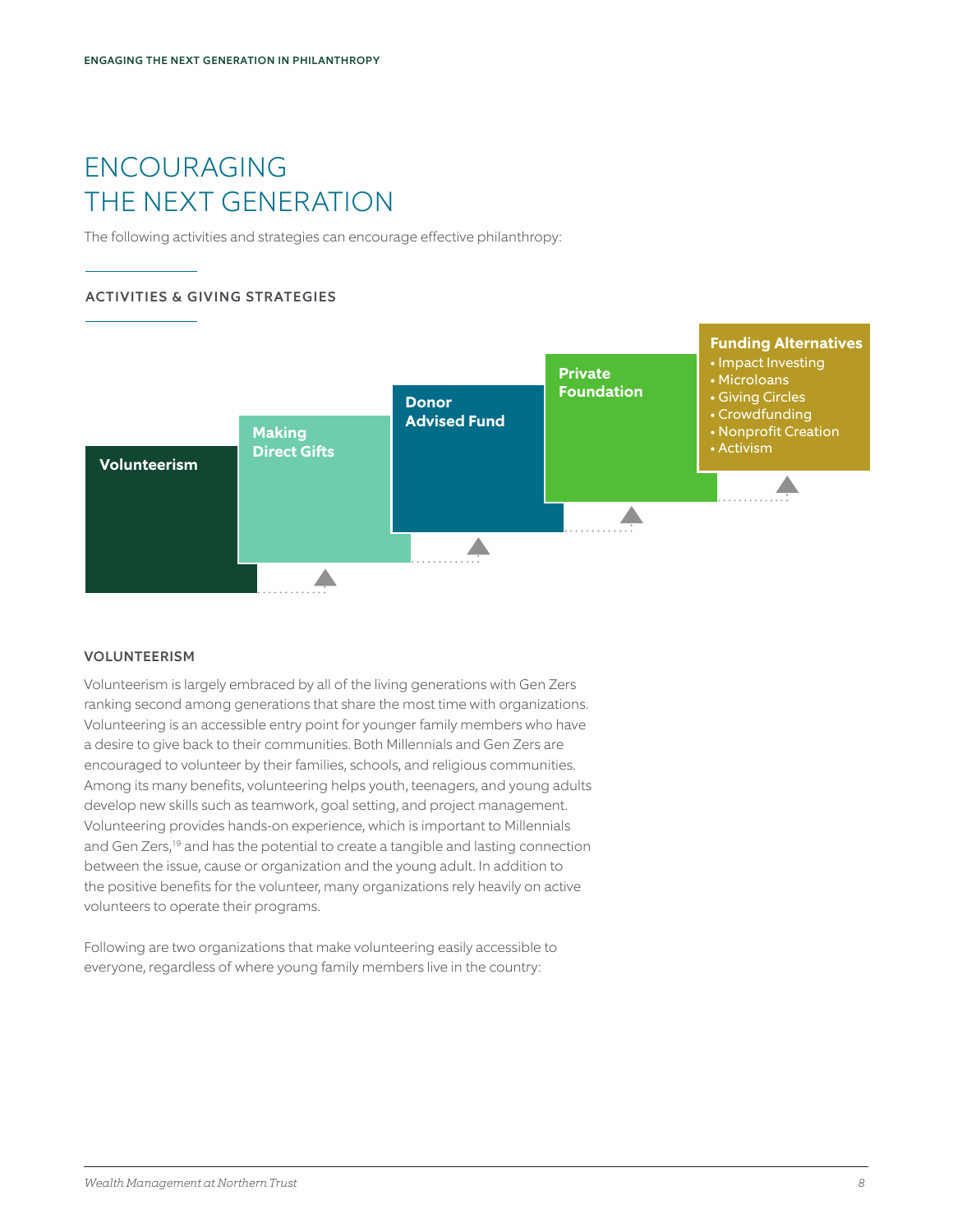### DoSomething.org

DoSomething.org is an online platform which allows individuals to join or create a volunteer or social change campaign. Using the power of social networks and peer groups, the platform creates opportunities for the next generation to work together. To date, it has mobilized over 5.5 million young people in the United States and in 131 other countries around the world to participate in volunteer projects. Visit www.dosomething.org to learn more.

# VolunteerMatch

VolunteerMatch is an online, nonprofit service that brings together individuals looking for volunteer opportunities and good causes. It partners and works with nonprofit organizations, businesses and individuals to find in-person and virtual volunteer projects. Its system will populate volunteer projects based on city, area of interest and availability. This 20-year-old organization has a community of volunteers that has grown to over 13 million users. Visit www.volunteermatch.org to learn more.

## MAKING DIRECT GIFTS

In the course of your discussions with next generation family members, you may have identified issues, causes or organizations of interest to them. They may already be quite familiar with some of these causes due to their own volunteering experience and may express a desire to support these causes monetarily. For example, if a young family member has been volunteering at the local animal shelter because animal welfare is important to them, they may want to make a monetary gift to support a particular program at the shelter.

If you give a certain amount of your income to charity each year, consider allocating a percentage of that to younger family members so that they can begin to make gifts and support organizations that are important to them and reflect their philanthropic values. Allowing younger family members to make gifts encourages their participation and creates opportunities for them to select organizations and projects in which they believe.

If you make direct gifts of cash or securities to charitable organizations each year, your direct donation provides immediate income and estate tax benefits. The Tax Cuts and Jobs Act of 2017 allows for an increase in deductibility for gifts of cash to public charities, now 60% of adjusted gross income (AGI).

Allowing younger family members to make gifts encourages their participation and creates opportunities for them to select organizations and projects in which they believe.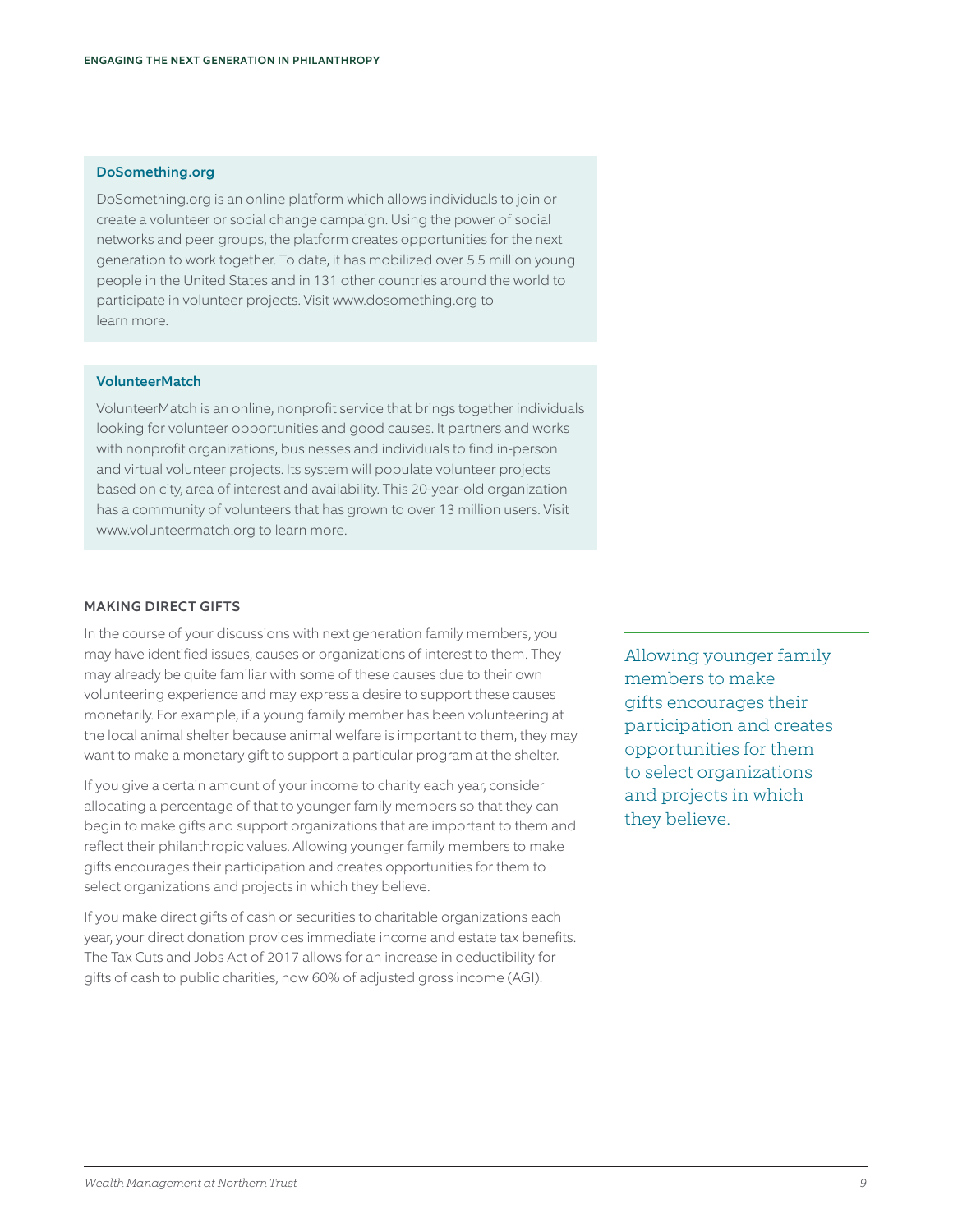# DONOR ADVISED FUND

A donor advised fund (DAF) is a contractual agreement with a sponsoring charity, such as a community foundation, through which donors make irrevocable charitable contributions to the sponsoring charity to create a charitable fund. The donor receives an immediate income tax deduction and then has the flexibility to recommend grants from that fund over time to any domestic (and in some cases international) qualified public charity. Until you recommend which charities you want to support, your donation is invested and grows tax free.

A DAF functions much like a "charitable bank account" from which contributions can be made to the public charities you wish to support. In 2017, there were 463,622 individual DAFs across the country.20 Donors contributed \$29.23 billion to these DAFs and used them to recommend \$19.08 billion in grants to qualified charities.21 The rapidly increasing number of individual DAF accounts makes them the fastest growing vehicle in philanthropy.<sup>22</sup>

Other benefits of a DAF include:

- A wide range of acceptable assets Converting complex assets into charitable gifts is a trend that continues to grow. From closely-held business interests to cryptocurrency, philanthropists often use non-cash assets to fund their charitable giving. This trend crosses generations, from Baby Boomers who are looking to simplify their estates, to Millennials who are taking risks in new markets such as Bitcoin.<sup>23</sup> DAFs may accept cash, publicly traded securities, mutual fund shares, cryptocurrencies, private equity and hedge fund interests, real estate and certain complex assets, such as C-corp or S-corp shares.
- Anonymous giving If you would like to give anonymously or allow younger family members to make grants without being identified, a DAF can be a helpful tool.
- Easy record keeping  $-$  A DAF allows you to make a single contribution (donation) to your fund, receive a single tax receipt, and later distribute (grant) the dollars to multiple charities of your choice through an easy online portal. The DAF sponsor maintains all records of your giving activity for ease of administration.
- Legacy planning Some individuals use DAFs to promote generations of giving by naming next generation family members as additional advisors and successor advisors to the fund. Additional advisors are able to make immediate grant recommendations from the fund and successor advisors are named to continue making recommendations after the death of the original donor(s).

### PRIVATE FOUNDATION

A private foundation is a tax-exempt entity that is funded and controlled by an individual or family. In 2018, private foundations contributed \$75.86 billion to philanthropy, representing 18% of giving in the United States; this is a 7.3% increase year-over-year.<sup>24</sup> Private foundations provide another vehicle for younger family members to learn about making gifts or grants. A family foundation is a useful way to commit to charitable giving by allowing you to contribute to a number of charities over time while reducing estate and income taxes.

In 2017, there were 463,622 individual Donor Advised Funds (DAFs) across the country. Donors contributed \$29.23 billion to these DAFs and used them to recommend \$19.08 billion in grants to qualified charities.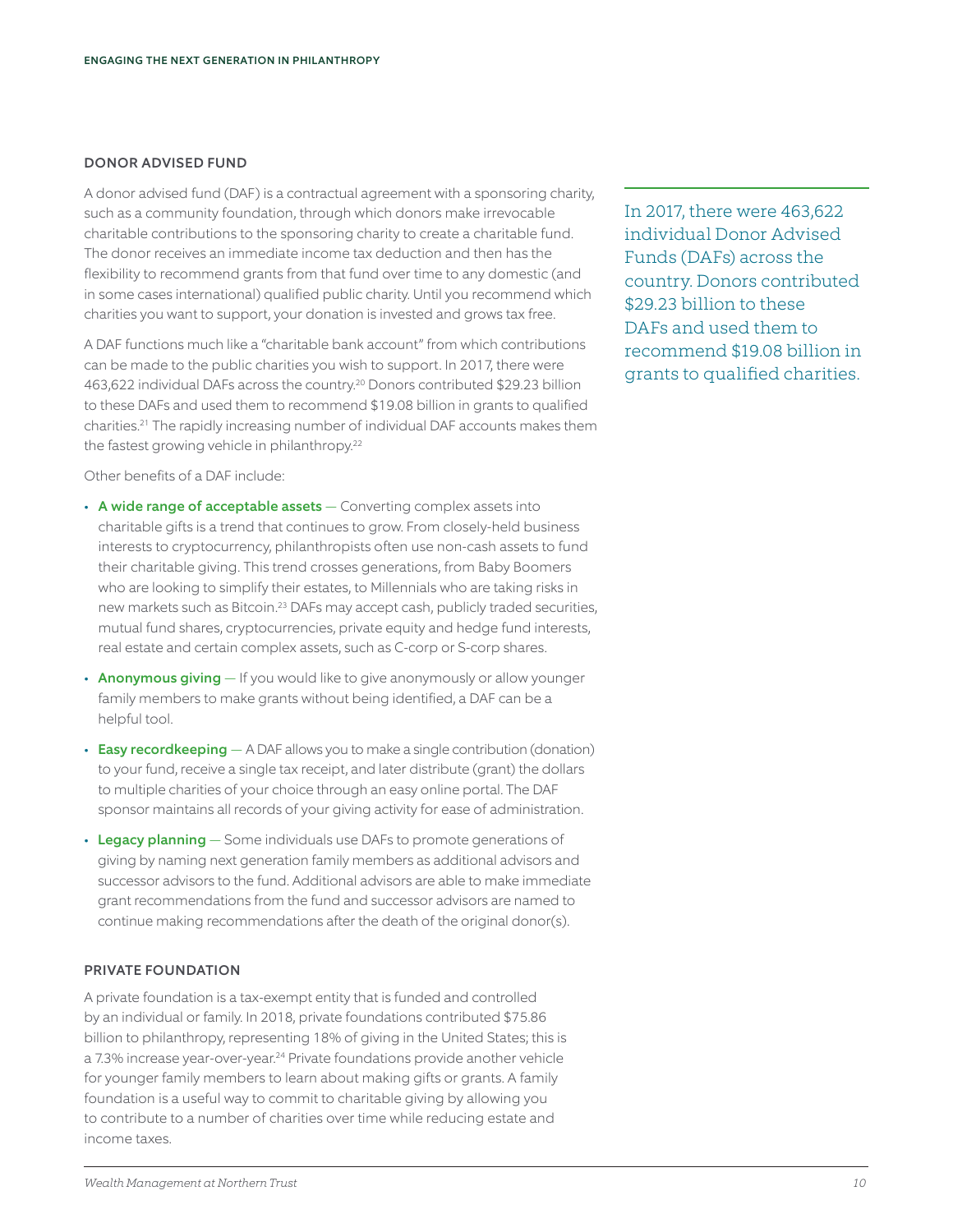Private foundations may be established to exist for multiple generations or in perpetuity. Including the next generation in your family foundation allows you to provide guidance, support and possibly future hands-on involvement in managing the foundation. Inviting family members to attend a board meeting as guests, for example, and including them in an upcoming site visit are good ways to involve younger family members. Other benefits of establishing a private foundation are that it is a wholly charitable trust or corporation, is ideal for donor and family participation, and offers maximum control and flexibility for the donor.

There are, however, also a few drawbacks to be aware of when considering a private foundation. These include administrative complexity, a minimum distribution requirement and complicated rules regarding self-dealing, excess business holdings and jeopardizing investments.

If you currently have a family foundation and seek to have family involvement for many years to come, consider the following three tips:

# SHARE THE HISTORY<sup>25</sup>



2

1

If members of the founding generation of your family's foundation are alive, it is essential that younger family members hear from them to learn why the foundation was started and the goals and expectations of the founders. This information can be shared face-to-face, through videos or by creating a written historical statement.

# ANNUAL NEXT GENERATION RETREAT

A family foundation board meeting can provide an opportunity for next generation family members to observe the work of board members and connect the mission of the foundation to their family's values. You might decide to set one meeting a year to encourage participation and provide learning opportunities for next generation family members. Participants will then have opportunities to meet with board members, family office or foundation staff; learn about the foundation's financial position from investment advisors; and meet with grantees to get a firsthand view on grantmaking and decision-making. An annual Next Gen retreat can create a deeper understanding of the work of the foundation and inspire future participation.

 $\Box$   $\Box$   $\Box$ 0000 Ú C 0000Č  $\Box$   $\Box$   $\Box$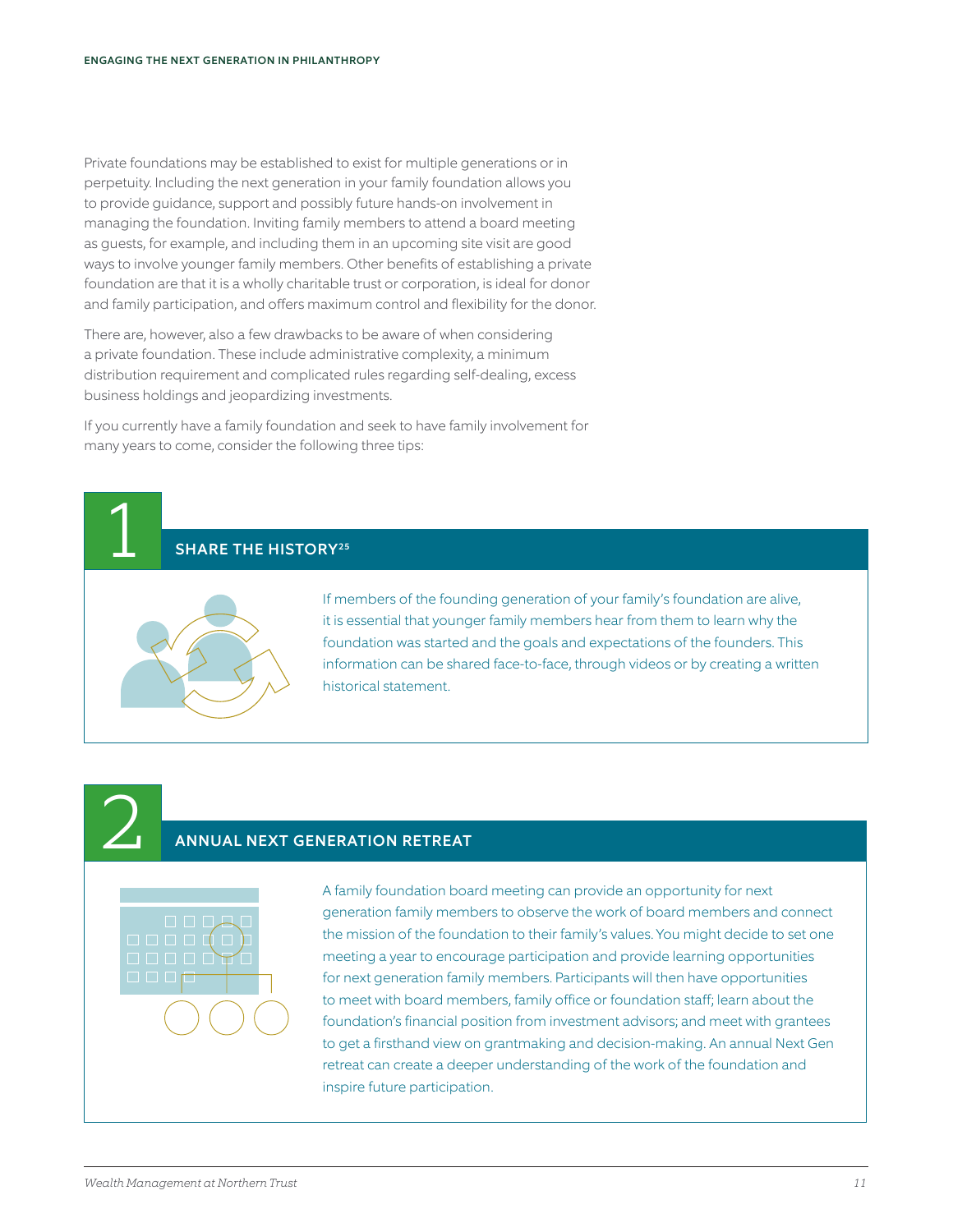

# GIVE NEXT GENERATION MEMBERS A SEAT AT THE TABLE



**Discretionary Funds** — A private foundation is required to distribute 5% of the fair market value of its non-charitable use assets for the current year by the end of the next year. The board may wish to allocate a portion of the funds required to be distributed to younger family members for distribution by them based on their own passions. By setting aside discretionary funds, family members will have a chance to explore and develop their own philanthropic interests.

**Junior Boards**<sup>26</sup>  $-$  A junior board is a grantmaking committee within the foundation that can be made up of next generation members, typically siblings and cousins from the youngest generations. Junior boards may have access to a pool of money which has been set aside for them to distribute. Grants are made with the formal board's approval. A junior board provides exposure for participants to meet with family advisors, to assess and select investments, research and advocate on behalf of potential grantees and collectively decide on grants.

Junior boards can take on a variety of forms and the decision around structure will depend on family dynamics and the family's goals.<sup>27</sup> Often each participant is given a vote on the junior board, regardless of age, but some families elect to allocate the decision-making along family lines, giving each branch a single vote.<sup>28</sup>

Participating on a junior board can be a great way to encourage the next generation to become stakeholders in the foundation's mission and grantmaking activities. Board responsibilities can be increased over time as maturity, commitment and competency improve.

Board Participation — The issues, causes and organizations that are important to the foundation's founder may shift as later generations become more involved. To avoid a potential disconnect with future generations, a foundation's organizing documents may include a requirement that a percentage of board seats be filled by second, third, or subsequent future generation family members. Those board seats may have shorter term limits to provide board experience for generations that may have large numbers of potential participants. Alternating participation and responsibility in grantmaking allows the next generation to be a part of the process and brings different perspectives to the board.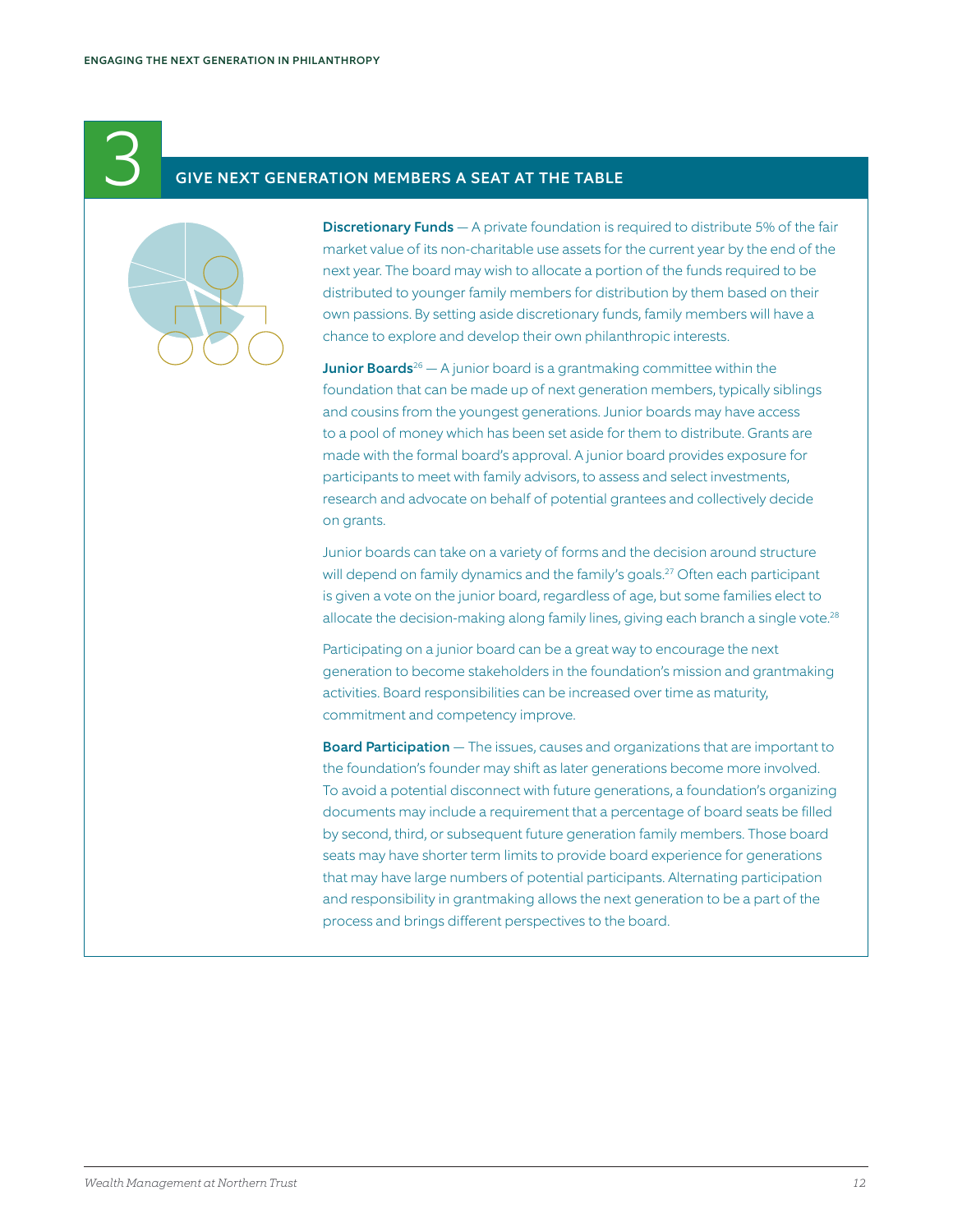Learning the family's philanthropic identity and figuring out how the next generation will be included takes time, and your goals may even evolve over time. As you look to engage the next generation, intentionally sharing the foundation's history, inviting people with different perspectives into the decision-making roles, and being open to change will help unlock the door for future generations to participate.

### FUNDING ALTERNATIVES

We have reviewed several conventional charitable giving vehicles; but there are other giving strategies to consider that are expanding the philanthropic landscape. Many Next Gen wealth holders are interested in new, creative charitable methods that go beyond a direct gift or grant. Millennials and Gen Zers who want to "give back" are considering relatively new funding alternatives such as impact investing, microloans, giving circles, crowdfunding, creating public charities, and activism to leverage their resources to create social benefits. Following is a closer look at these charitable giving and investment solutions.

IMPACT INVESTING: Impact investing is an umbrella term used to describe investments that create positive social impact beyond financial return or an investment strategy that intentionally aligns the investments held by an organization, or in its portfolio, with the mission of that organization.29 These impact investments include most traditional asset classes: cash deposits, fixed income, loans, loan guarantees, debt and equity investments, private equity and venture capital. Impact investments are in a period of transition between being an emerging asset class versus an integrated investment strategy. Sustainability, responsible ownership and explicit diligence on a company's impact on stakeholders are becoming a standard investment process.<sup>30</sup> These investments support various missions and program areas, including agriculture, education, health, housing and financial services. Illustrative examples of impact investment funds include:31

- An individual makes an investment in a certificate of deposit at a community development bank. The bank uses the funds to provide loans to local women-owned businesses in an effort to encourage economic development in the community and create jobs. The bank pays the individual (depositor) 1.5% interest and charges a below-market rate of 2.5% to the local business.
- A family foundation with a mission to protect the environment makes a direct investment in a private start-up company that develops clean-fuel technologies for automobiles.
- A philanthropist who is a real estate developer, seeking to strengthen her community, purchases a building and hires a local management company to rent space to nonprofit organizations at below-market rates.
- A foundation provides a line of credit to a nonprofit organization to finance the purchase of affordable housing and undeveloped land in an economically depressed community.

Impact investments are in a period of transition between being an emerging asset class versus an integrated investment strategy. Sustainability, responsible ownership and explicit diligence on a company's impact on stakeholders are becoming a standard investment process.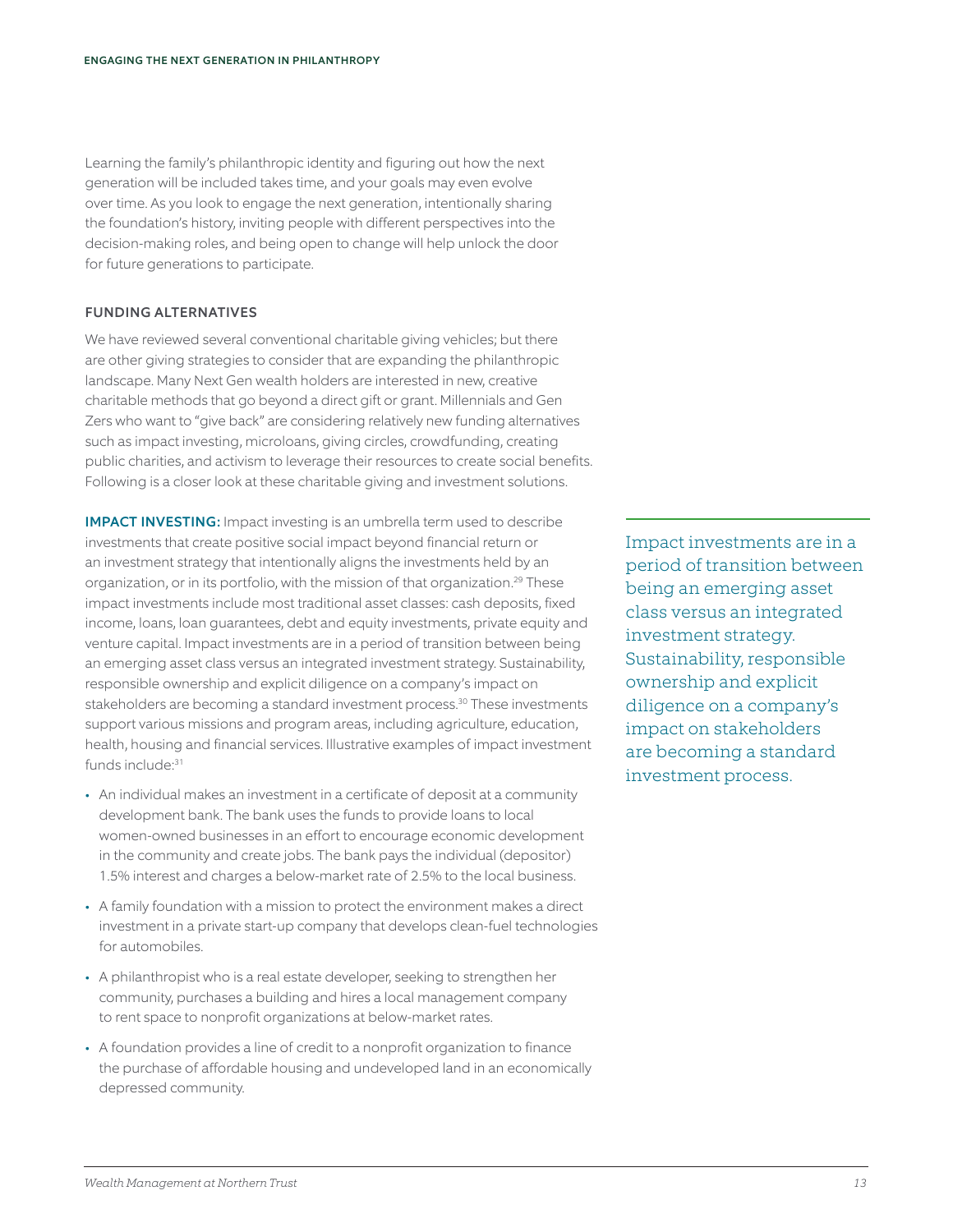Millennials have the strongest commitment of any age segment to social or sustainable investing and have an increasing belief that it is possible to invest in for profit companies that have a positive social or economic impact while also achieving healthy financial returns. Seventy-five percent of high-net-worth Millennials consider a for profit company's social and environmental impact as an important factor in their investment decision making.<sup>32</sup> In other words, next generation philanthropists will evaluate whether their charitable investments and grantmaking strategies are fully aligned and take steps to help ensure their investments are not working at cross-purposes with their charitable mission and values. In a recent survey of 800 high net worth individuals, many Millennials said they had already made impact investments.<sup>33</sup> According to the report, while each generation shows an interest in social impact, "Millennials are by far the most active in evaluating these strategies." 34

MICROFINANCE: Microfinance is an integrated package of financial services (micro-loans, savings and checking accounts, insurance funds and other basic financial services) for impoverished and low-income individuals who seek to develop small businesses (microenterprises) and self-employment opportunities. These financial services are essential to impoverished individuals who often lack access to traditional banking products and institutions because they cannot provide the requisite collateral, meet minimum deposit requirements, have no credit histories or are not granted access to banks due to their minority or gender status. Microfinance organizations (or microfinance institutions (MFIs)) help poor and financially marginalized individuals move out of poverty, increase their income, become economically self-sufficient and improve their standard of living. Moreover, recipients of microloans and the communities in which borrowers live (both domestically and globally) often become better integrated into a country's economy which, in turn, helps them realize a more prosperous future.

Microfinance is one of the most popular funding alternatives with young entrepreneurs who seek to channel their philanthropic resources toward efficient and entrepreneurial enterprises. Online microfinance sites allow donors to "choose a borrower" by allowing the donor to read about different entrepreneurs' stories and learn about their business ideas. As previously stated, next generation donors appreciate access to data and want to be personally connected with the causes they support and the individuals who benefit from socially-progressive programs and initiatives. The ability to track the progress of a small business, provide feedback and read the journal entries of entrepreneurs creates a unique and welcomed interaction with individuals who live in developing countries many miles from the donor's home. This interaction creates a real sense of connection and personal investment in the entrepreneur.

Microfinance projects also present an approachable "price point" for younger family members. In some cases, even with a modest loan (or investment) of \$25, a donor can connect with an entrepreneur and become part of a global village promoting sustainable development. And when the microloans are repaid, the donor may be able to reinvest the funds with another small business entrepreneur or project.

Microfinance is one of the most popular funding alternatives with young entrepreneurs who seek to channel their philanthropic resources toward efficient and entrepreneurial enterprises.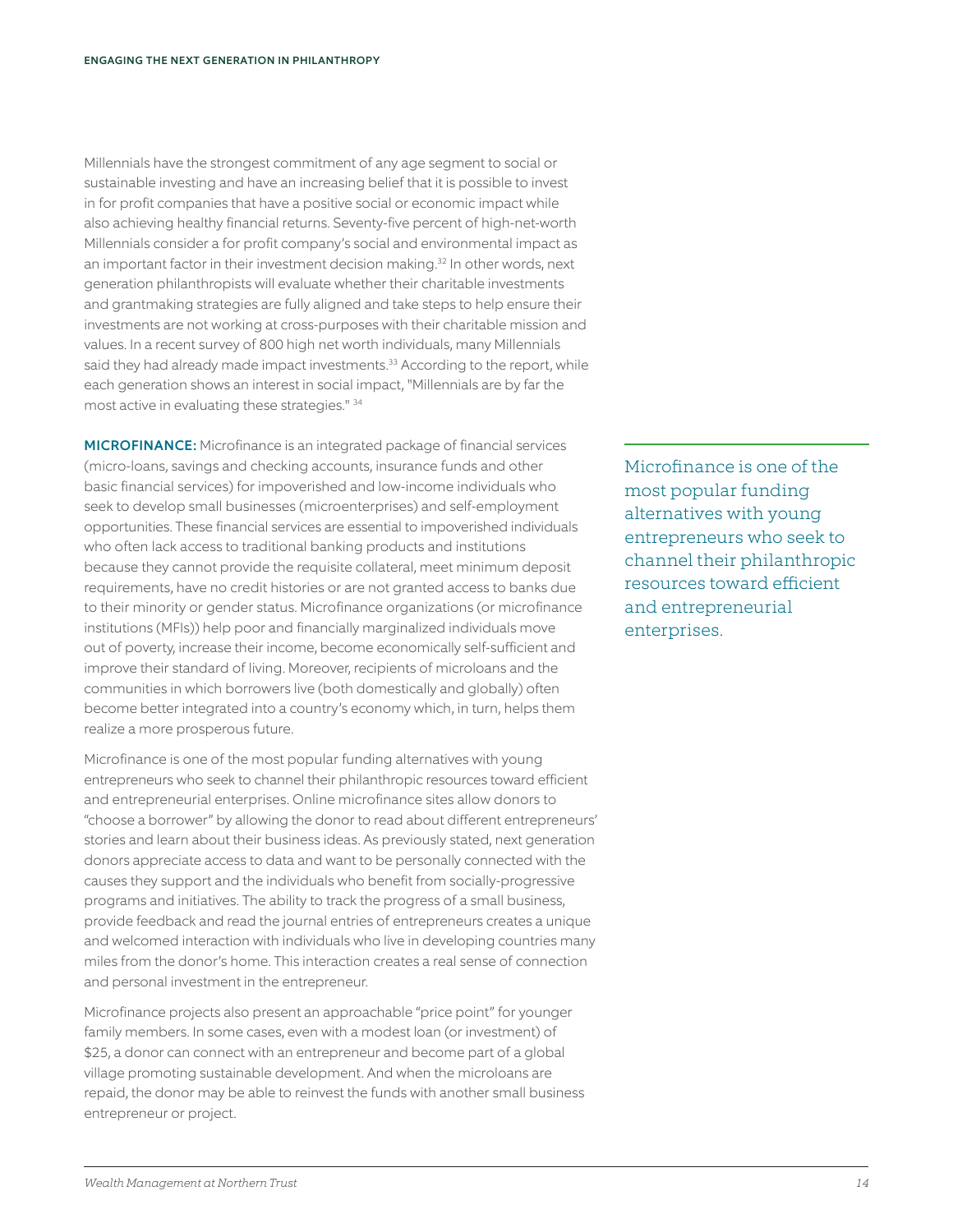Following are two examples of microfinance organizations that can be used to browse different kinds of micro-investments and learn more about getting involved:

- Kiva Kiva is a person-to-person microlending website, which links donors directly to entrepreneurs in the developing world. Kiva partners with microfinance institutions worldwide, which vet and approve loan applications. Approved loans are then posted to the Kiva website for funding. Users choose an entrepreneur and loan amount based on the internet profile of the entrepreneur. When the loan is repaid, the repaid funds are deposited back into the lender's Kiva account to be withdrawn or re-loaned. Since 2005, Kiva has made loans to entrepreneurs totaling over \$1 billion. To learn more, please visit www.kiva.org.
- Opportunity International Opportunity International is working to end global poverty by creating and sustaining 20 million jobs by 2020. It serves 9.6 million entrepreneurs in 22 countries around the world by providing access to financial services to help them move out of poverty and build a future for themselves and their families. Opportunity International offers the Young Ambassadors for Opportunity (YAO) program for next generation members to become advocates, fundraisers and educators in the fight against global poverty. To learn more, please visit https://opportunity.org/join-a-community/yao/.

GIVING CIRCLES: A giving circle is a group of individuals who agree to pool resources earmarked for charitable giving and decide together which communities or nonprofit organizations will receive such resources. Ninety-five percent (95%) of all giving circles have been created since 2000. Collectively, these pools of assets have made grants of more than \$1 billion.<sup>35</sup>

Giving circles provide an entry point for donors with lower income levels and opportunities for circle participants to meet people who are also interested in giving.36 Many next generation individuals want to give back to the community and view being involved with philanthropy and giving circles as good for their professional and social networks. Through giving circles, the next generation can develop a deeper understanding about how their communities work (most funding stays in the local community), learn about grantmaking and have a safe space to engage in conversations about philanthropy.<sup>37</sup>

This giving model attracts a diverse range of participants. Sixty percent (60%) of giving circles are identity-based groups. Identity based groups may be represented through gender identity and orientation, race, ethnic, or religious identity.<sup>38</sup> Giving circles range in size from a handful of members to several hundred, and have become a popular way for younger donors to combine philanthropic resources and essentially "give together" with a network of their peers.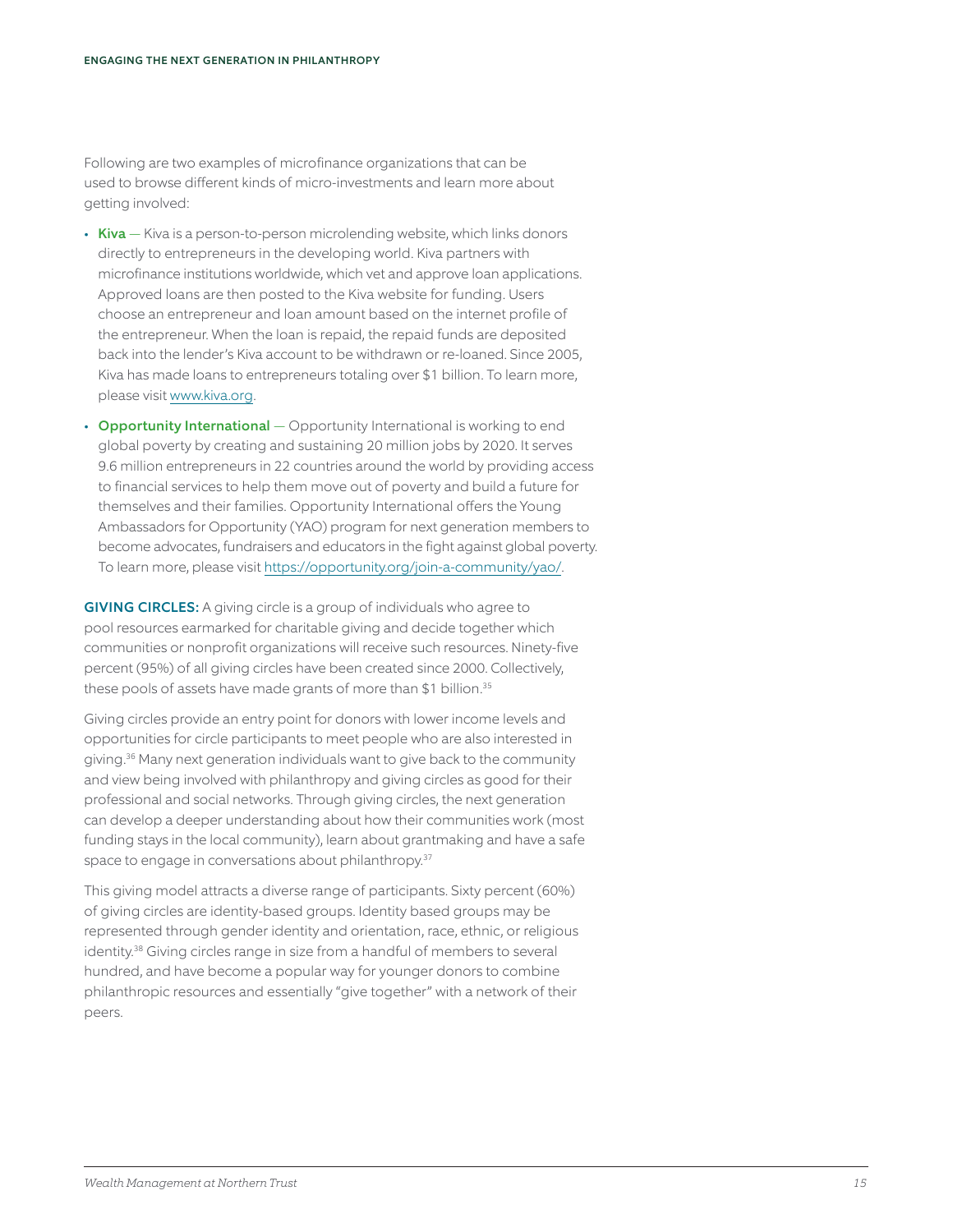Examples of different structures of giving circles include:<sup>39</sup>

- **Small Group** These groups consist of a small number of people who pool their funds and then make giving decisions together. An example of a small group is Asia NextGen. This group is made up of young professional Asian Americans in New York City who seek to address community needs by strategically funding issues of common interest.<sup>40</sup> This giving circle started in 2004 with five friends who donated \$4,000 each, growing out of a networking event of young professionals who gathered at a reception sponsored by the Asian American Federation of New York.<sup>41</sup> One of the goals of the giving circle is to grow a new generation of philanthropists by providing educational opportunities for their members. This is achieved through guest speakers, workshops on philanthropy, site visits to nonprofit organizations, group discussion and connecting with other philanthropic networks.<sup>42</sup>
- Loose Networks Loose networks typically consist of a core group of people who organize, plan and make grant decisions on behalf of the group. There is usually no minimum fee to participate and decision-making often occurs in an ad hoc fashion. Womenade Washington, Inc. is an example of a loose network which was created in Washington, D.C. by a group of women who work in the public sector. Meetings are organized around potluck dinners. At their first potluck, nearly 100 women attended. The hosts asked attendees to donate \$35 to fund financial assistance for individuals living in homeless shelters and public clinics in the area. The network raised \$3,000 to provide financial assistance to help pay for prescriptions, utility bills and rent.
- Formal Organizations Formal organizations are more fixed in their structure and decision-making process, and resemble a traditional membership organization. These organizations tend to be larger in membership size and the membership fees may be significant. An example of a formal organization is Social Venture Partners (SVP). SVP is structured to follow an engaged venture philanthropy model — applying venture capitalist principles to philanthropy. SVP cultivates effective philanthropists, strengthens nonprofit organizations, and invests in collaborative solutions — building powerful relationships to tackle its communities' social challenges. The group focuses on educating members about philanthropy and community issues and creating long-term, engaged relationships with funding recipients. SVP asks members to volunteer at the nonprofit organizations they fund, providing consulting and capacity building support. SVP affiliates provide grants in various areas but often take a strong interest in issues related to youth and education. Today there are more than 40 SVP affiliate organizations in nine countries. With 3,400 partners, SVP is one of the largest networks of engaged donors in the world. For more information, visit http://www.socialventurepartners.org/.
- Giving Circles Fund Giving Circles Fund is a Millennial-founded online giving circle where individuals contribute money to a pooled fund and make decisions collectively through group discussions and evaluations. To learn more, visit http://givingcirclesfund.org/.

Today there are more than 40 Social Venture Partners affiliate organizations in nine countries. With 3,400 partners, it is one of the largest networks of engaged donors in the world.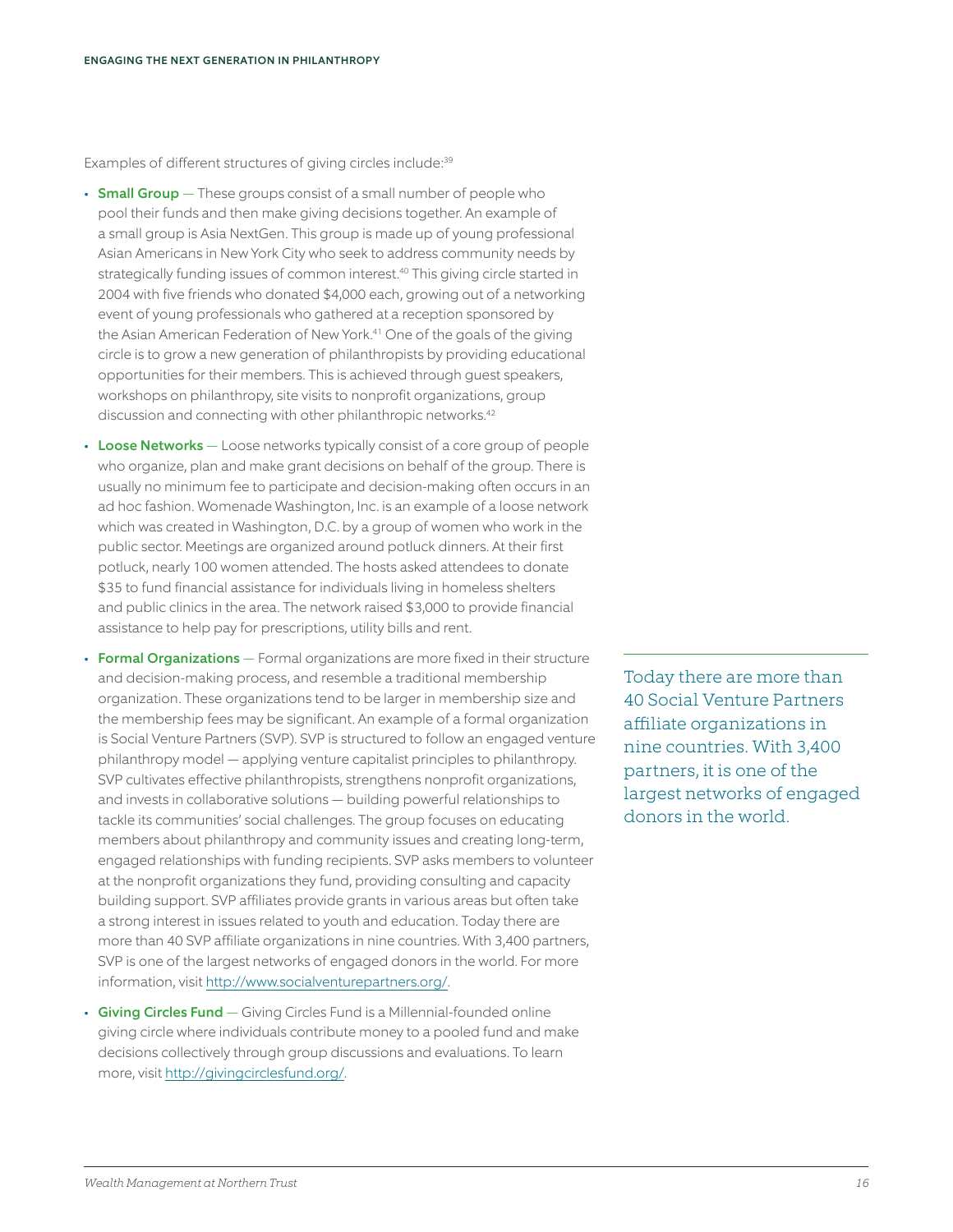CROWDFUNDING: Crowdfunding is a form of peer-to-peer fundraising that harnesses the power of social networks to fund a project or cause. Crowdfunding websites allow donors to search profiles and connect with causes of interest to them. Through charitable crowdfunding, anyone can start and share a campaign for a social issue and send those funds directly to a public charity or person in need. Crowdfunding is projected to become a \$90+ billion dollar industry by 2025, and is a valuable tool for nonprofit organizations.<sup>43</sup> The largest crowdfunding effort in the United States, as of August 2018, raised \$41.6 million to assist people affected by Hurricane Harvey.<sup>44</sup> Many crowdfunding donors value their personal connection to the projects they support and the ability to highlight causes that might not get as much attention from established charities.45 Below are two examples of crowdfunding sites you can use to find organizations to support or to create campaigns around issues, causes or organizations important to younger family members.

- CrowdRise CrowdRise is the leading online fundraising platform dedicated exclusively to charitable giving. It is a part of GoFundMe® which allows individuals, nonprofit organizations and companies to set up fundraising websites in a matter of seconds and provides tools to achieve fundraising goals. Learn more at www.crowdrise.com.
- Facebook Facebook introduced charitable giving tools in 2015 and since then people have raised over \$1 billion through Facebook Fundraisers.<sup>46</sup> Now you can create campaigns and donate to personal fundraisers from your Facebook homepage. Simply go to the "*Explore*" tab and click on "*Fundraisers*" to search by category, look for causes supported by friends or donate birthday gifts to support a nonprofit organization of your choosing. Learn more at www.facebook.com.

NONPROFIT CREATION: There are many nonprofit organizations doing great work, but Millennials and Gen Zers may be inspired to start a new organization to help serve their community. More than 1 in 10 Gen Zers would like to start a nonprofit (charitable) organization.<sup>47</sup> Starting and sustaining a nonprofit organization is not an easy task but it is a noble commitment to helping others.

Following are some examples of new nonprofit organizations started by Millennials and Gen Zers that have created innovative solutions to social problems.48

• Drive Change – Founded and based in New York City, this organization seeks to change the dismal prospects that many young people with a criminal background face. The founders use the growing food truck industry to train and inspire young people to succeed after facing the court system. Drive Change provides six to eight month fellowships for formerly incarcerated youths, teaching them food preparation, marketing, customer service and money management skills, with the goal of helping them move on to a new education or employment opportunity. To learn more, visit https://www.drivechangenyc.org/.

Through charitable crowdfunding, anyone can start and share a campaign for a social issue and send those funds directly to a nonprofit or person in need.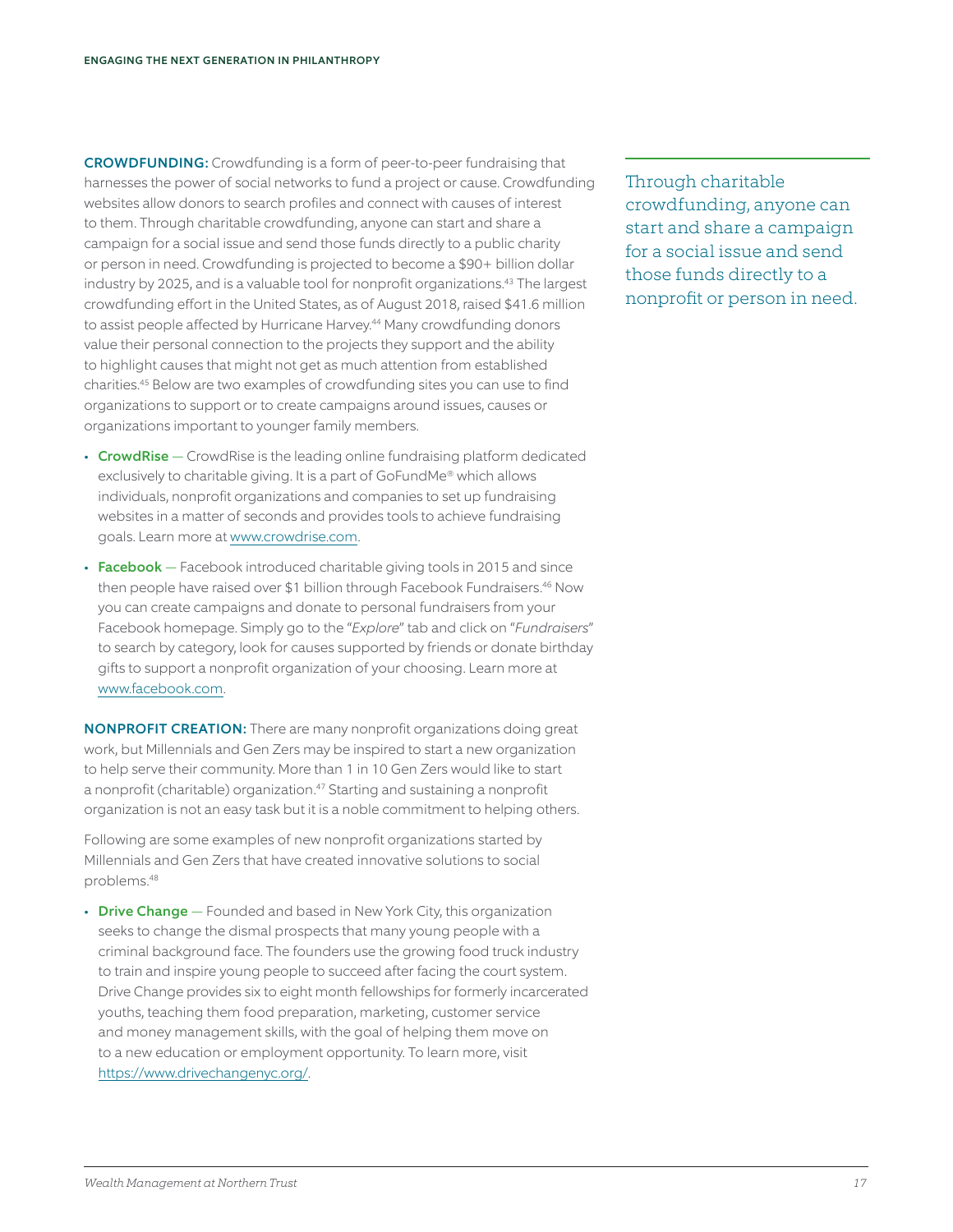- Only With Consent Founded by students at Penn State University, this organization's mission is to create and distribute consent education materials — information aimed at defining what it means for an individual to give consent — to colleges and conferences. Because the organization seeks to educate people of all ages and backgrounds about consent, they are also working to develop age appropriate curriculums to be used in schools nationwide. Beyond informing the public, Only With Consent joins efforts with and refers people to other nonprofit organizations that support survivors of sexual violence. Learn more at www.onlywithconsent.org.
- Healthy Active Positive Purposeful Youth (HAPPY) The HAPPY mission is to redefine youth education and empowerment through wellness — helping to unlock, activate and fuel the energy and power of the next generation. Founded by Haile Thomas at just 12 years old, this now 18-year-old activist, health coach, vegan chef and CEO was inspired by witnessing her father fight off Type 2 diabetes with healthy eating and exercise. The organization provides peer-to-peer learning experiences for youth through nutrition/culinary summer camps, school visits and their virtual HAPPY Academy. HAPPY has reached more than 15,000 children through programs in elementary and middle school from New York to Dubai. To learn more, visit www.thehappyorg.org.

Before starting a nonprofit organization we encourage you and your family to consult an attorney who specializes in tax-exempt law. In addition, you may wish to visit the following websites to learn more about creating a public charity or other nonprofit organization:

- Internal Revenue Service (IRS) The IRS is the federal regulator for nonprofit organizations. They provide information about how to apply for IRS recognition of tax exempt status, educational resources, free webinars and information on in-person workshops you and your family can attend. To learn more, visit www.irs.gov/charities-non-profits.
- National Council of Nonprofits —The National Council of Nonprofits is a trusted resource and proven advocate for America's public charities and nonprofit organizations. While they do not provide one-on-one assistance, they do provide resources including a detailed five-step plan to starting a nonprofit organization. To learn more, visit https://www.councilofnonprofits. org/tools-resources/how-start-nonprofit.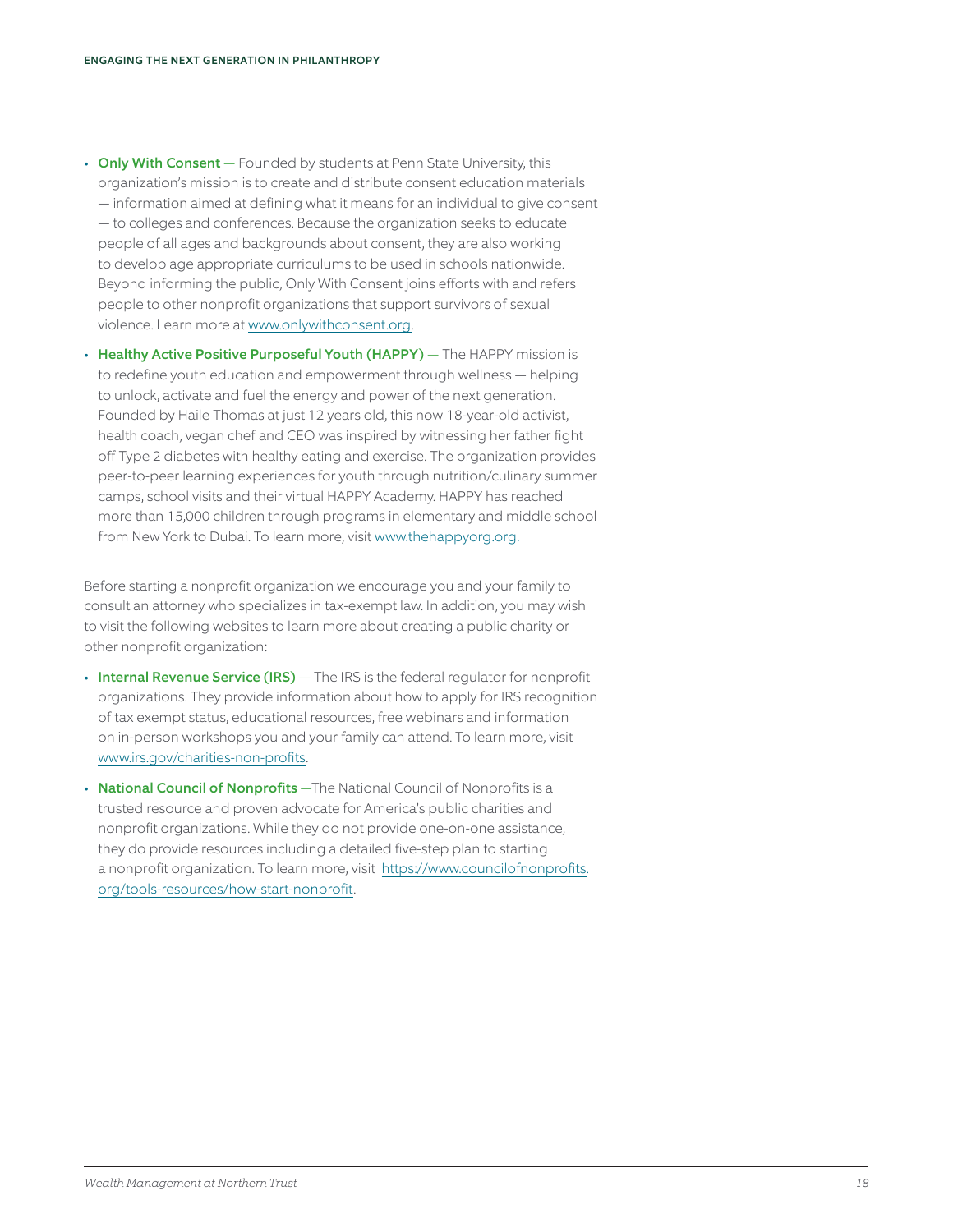ACTIVISM: Taking action to affect social change can occur in a variety of ways and can take on many forms. In the midst of a widening economic and political divide, millions of Americans are organizing in their communities, workplaces and voting booths to have their voices heard and to uphold their values. Young people of all ages from across the country are building movements and organizing around causes such as the environment, gun control, sexual harassment and women's rights, among other issues.

Social movements throughout generations, such as civil rights, abolition, and women's suffrage can change cultures. The next generation sees activism as another aspect of their philanthropy. If members of your family are looking to create change or learn more about ways to get involved, consider the organizations below:

- Build A Movement (BAM) BAM is a nonprofit, non-governmental organization dedicated to researching and spreading knowledge on the methods of nonviolent, grassroots activism to promote democracy, human rights and social change. BAM aims to strengthen the capacity of peoplepower movements and civil society around the world, not only to challenge authoritarianism and injustice, but to ensure peaceful and durable transitions to democracy. To learn more and to access their activist toolkit, workshops and training, please visit: www.buildamovement.org.
- Solidaire Solidaire is a Millennial-founded, membership community of people with wealth who are committed to supporting progressive social movements that address crucial needs. They aim to respond quickly to urgent issues, while also making a long-term sustained commitment to building movement infrastructure. Through Solidaire's communication platforms, members can develop knowledge and connect with organizations on the front lines of action and innovation. For more information visit https://solidairenetwork.org/.

Young people across the country are building movements and organizing around causes such as the environment, gun control, sexual harassment and women's rights, among other issues.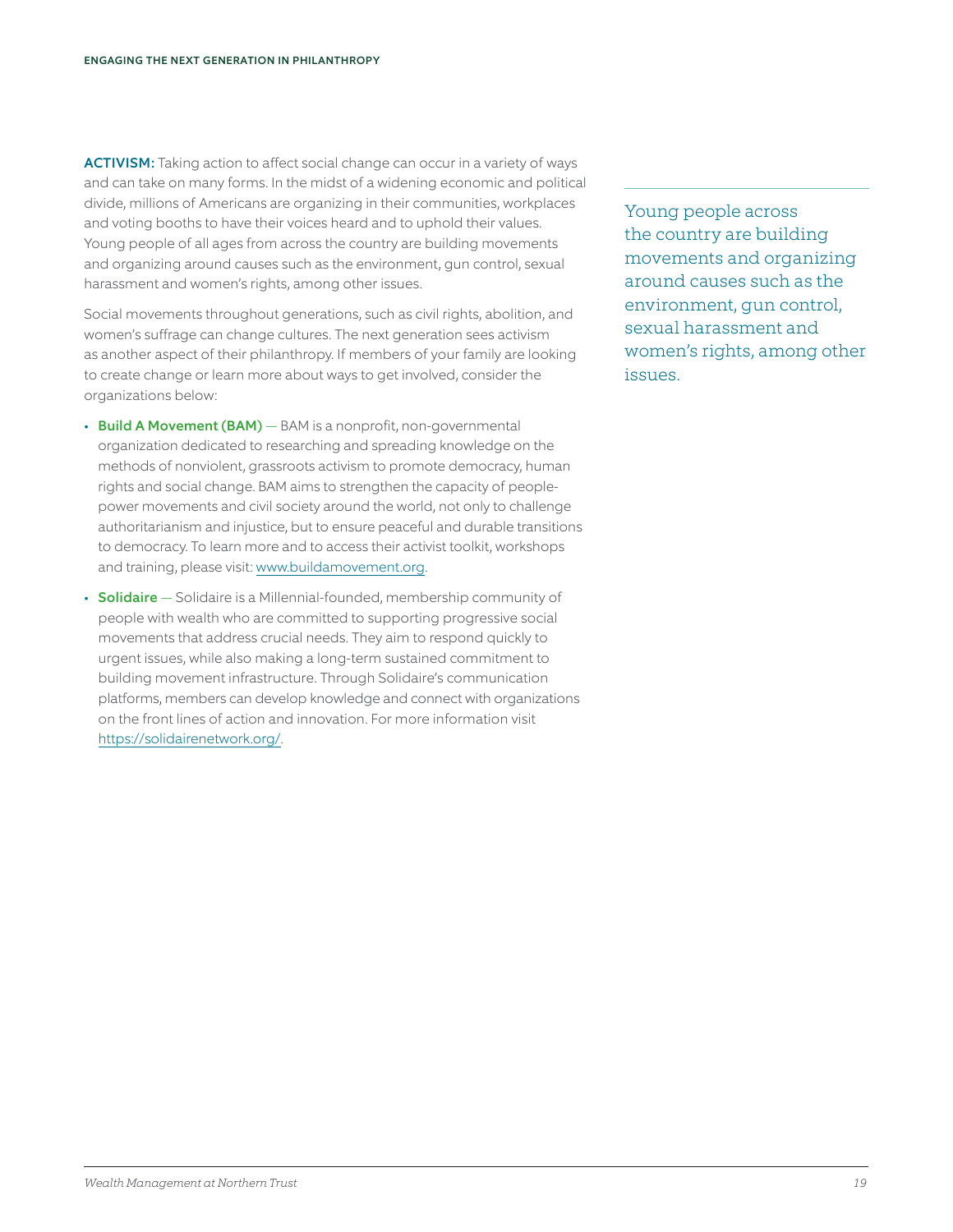# CASE STUDIES

Many families have had meaningful success in incorporating the next generation into their charitable activities. Consider some of the challenges these families have faced and the solutions that worked for them:

# PREPARING NEXT GENERATION TO EXPLORE THEIR OWN PHILANTHROPY

### **SITUATION**

Tony and Sarah Reynolds have a \$25 million donor advised fund. Their giving is focused on early childhood education in their local community. They have three children: Liz (35) and Eli (27) from prior marriages and Amber (10) from their current marriage. Two years ago, Tony and Sarah began discussing how they might engage their children in philanthropy.

# **SOLUTION**

The community foundation that manages their donor advised fund put the Reynolds family in touch with a philanthropic advisor to help them identify their goals and determine how they would like their children to be involved. Prior to an upcoming family meeting the advisor provided Tony and Sarah with a family philanthropy checklist to help them begin charitable conversations with their children.

During the family meeting, each member of the family was given an opportunity to share the causes and charitable issues that were important to them. Tony and Sarah considered giving each child a sum of money to give to their favorite nonprofit organizations to encourage their participation. The philanthropic advisor suggested the children first conduct research on the organizations in which they were interested. Subsequently, the family learned that while their entire family valued education, the children wanted to be involved in philanthropy in their own ways.

Liz has the most interest in the family's current education work, and she decided to become more involved in her family's giving. Her parents added her as a co-advisor on their donor advised fund. As a result, she will take the lead in researching new organizations for the family to consider. Eli spent a year teaching English in Vietnam and has a strong commitment to help further the education of the community that welcomed him as family while he was abroad. Eli decided to begin his personal philanthropy by providing loans through Kiva.org, a microfinance online platform. He will focus on workforce development loans to build vocational training programs in Southeast Asia. Amber decided to start a book drive at her elementary school to send books to children affected by the recent hurricanes in Texas and Florida.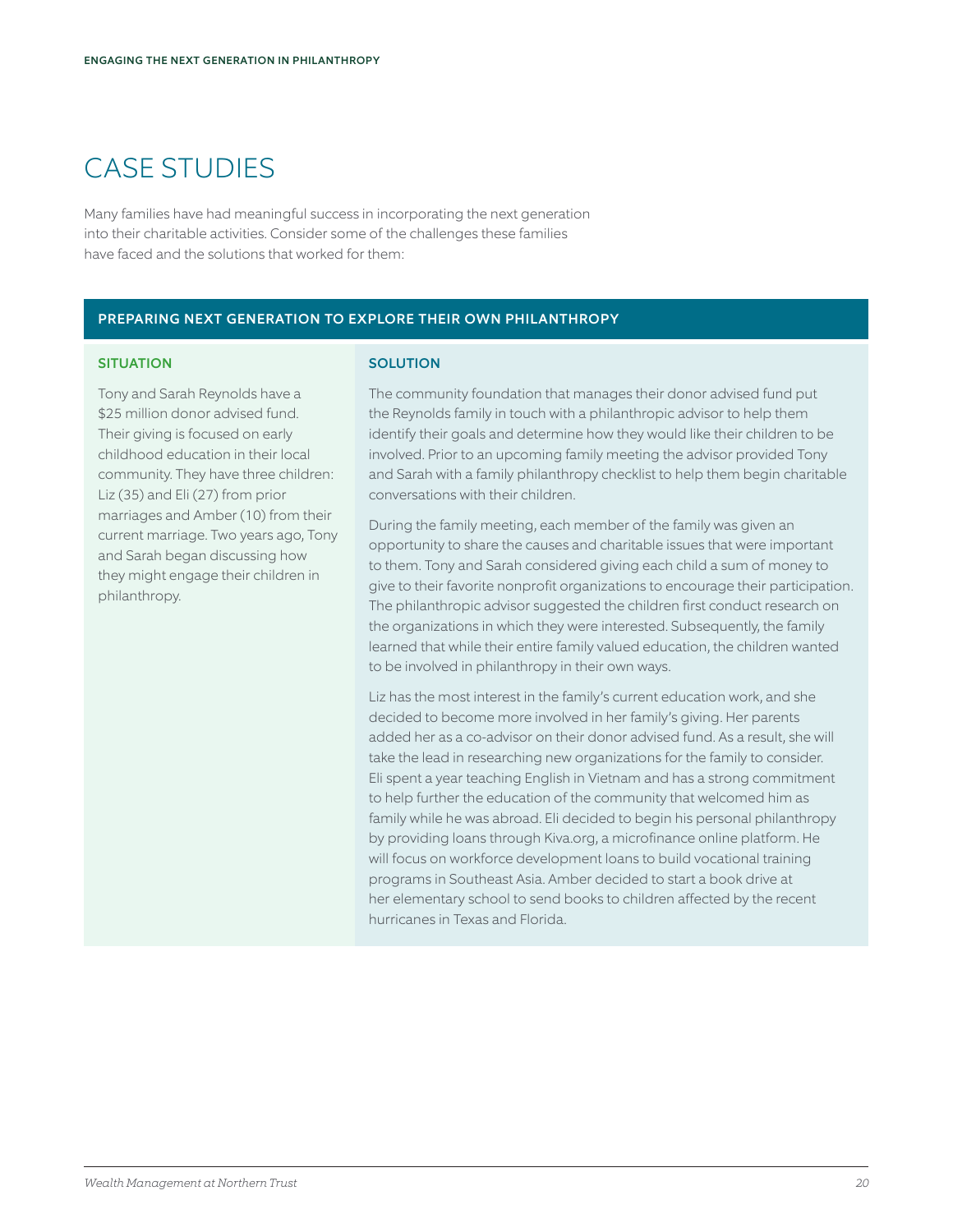# ROCKEFELLER FAMILY: CHANGING FOUNDATION PRIORITIES

### **SITUATION**

As one of history's greatest entrepreneurs and philanthropists, Standard Oil founder John D. Rockefeller created his wealth in the oil and gas industry. Through the Rockefeller Brothers Fund (RBF) an \$866 million asset foundation — his descendants have dedicated themselves to the mission of channeling their wealth for a better world.49 One of their program areas supports sustainable development to fight climate change. Today, it is widely understood that burning fossil fuels has a negative impact on the environment. The family faced a dilemma because the economic and moral consequences of their investments were incompatible with their mission to advance social change that contributes to a more just, sustainable, and peaceful world.<sup>50</sup>

### **SOLUTION**

A fifth generation descendant and a Millennial, Justin Rockefeller is a board member of the RBF and serves on the investment committee. In 2014, the RBF announced that the family would divest itself of all their coal, tar-sands and fossil fuel investments held in the fund's endowment. The RBF did not want to compromise investment returns so it kept the same requirements for investment returns and risk. Justin and the other board members are reinvesting RBF's assets in clean technologies such as solar and wind energy. RBF hopes its endowment will remain fossil fuel-free.

Due to the success of RBF in divesting their holdings in fossil fuels, Justin began receiving inquiries from other families who were seeking advice on how to start similar investment strategies. He co-founded The ImPact, a member network with the mission to inspire families to make more impact investments. The ImPact has curated educational services, data driven insights and created a global community of families. For more information visit www.theimpact.org.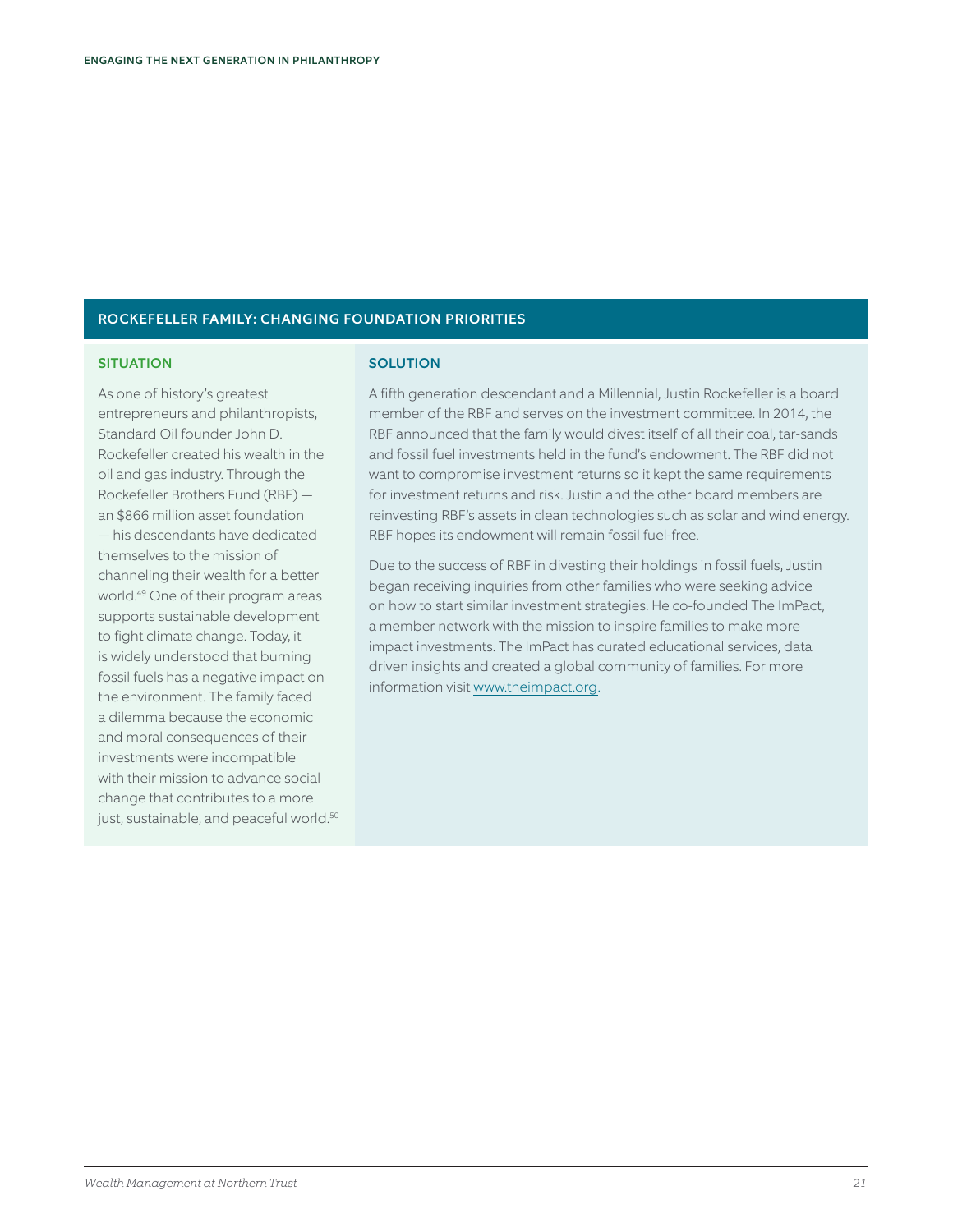# EQUIPPING A MILLENNIAL TO BECOME A PHILANTHROPIC LEADER

# **SITUATION**

In 2016, Doctors Angela and Raj Patel created a healthcare company that allows doctors to submit prescription requests electronically. The movement from paper to digital was revolutionary for the medical field, and their proprietary technology grew to be valued at \$2 billion. As their company continued to grow, the Patels became respected and engaged figures in the philanthropic community. They now endow education scholarships for medical students and fund medical research in childhood pediatric cancer at St. Jude Children's Hospital. The Patels want to include their daughter, Sasha (17), in their charitable activities but need advice on where and how to begin.

### **SOLUTION**

The Patels knew that Sasha was very involved in the robotics club at her high school. At the time, the robotics club had qualified for the national championship in Silicon Valley, and Sasha knew that some of the students were having difficulty funding the trip. Sasha decided to create a crowdfunding campaign to cover the travel costs of students who could not afford to go to the national robotics championship. Within ten days of setting up the campaign and sharing the information through her and her parents' social networks, Sasha was able to raise the funds to allow the entire team to participate. Sasha is currently in college at Massachusetts Institute of Technology and has created a public charity to encourage girls and people of color to pursue STEM jobs. The organization has partnered with local high school students and companies in Boston, and she plans to expand to other cities across the country.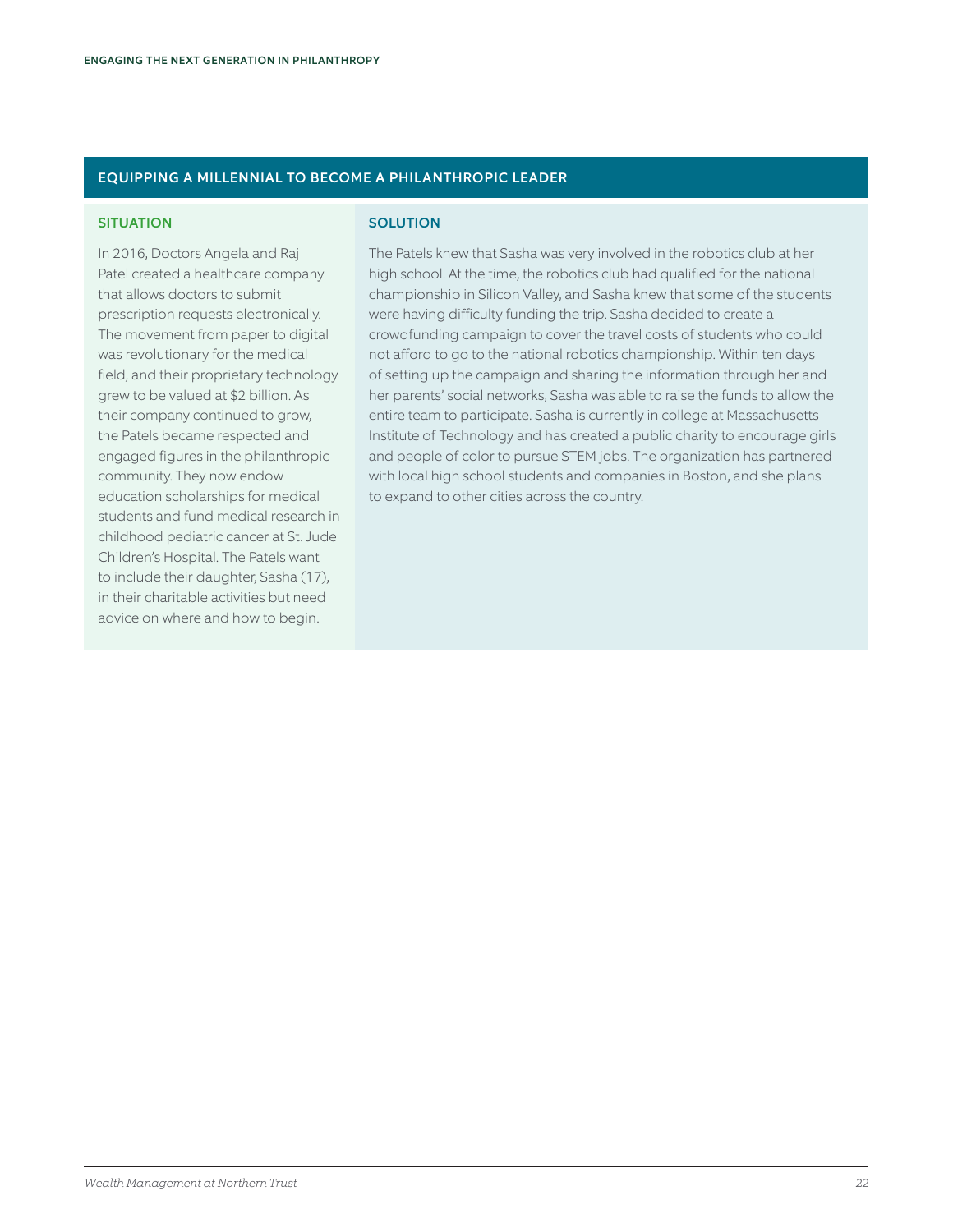# **CONCLUSION**

Throughout this guide, we have offered ways you might engage younger family members in your charitable giving and prepare them for their philanthropic futures by:

- Examining the characteristics of the next generation and how those may influence the ways in which they engage in philanthropy;
- Presenting questions to help you start philanthropic conversations with younger family members; and
- Providing information on alternative giving methods, including examples of how families have been successful in implementing these strategies.

Whether you have already engaged the next generation or are just beginning the process, you have the ability to create a legacy of giving.

Next generation engagement will require a consistent commitment of time and resources, but participating in this process together can help you and your family gain a deeper understanding and appreciation for working with each other.

To learn more about how our team of philanthropy advisors can help you, please visit us at northerntrust.com.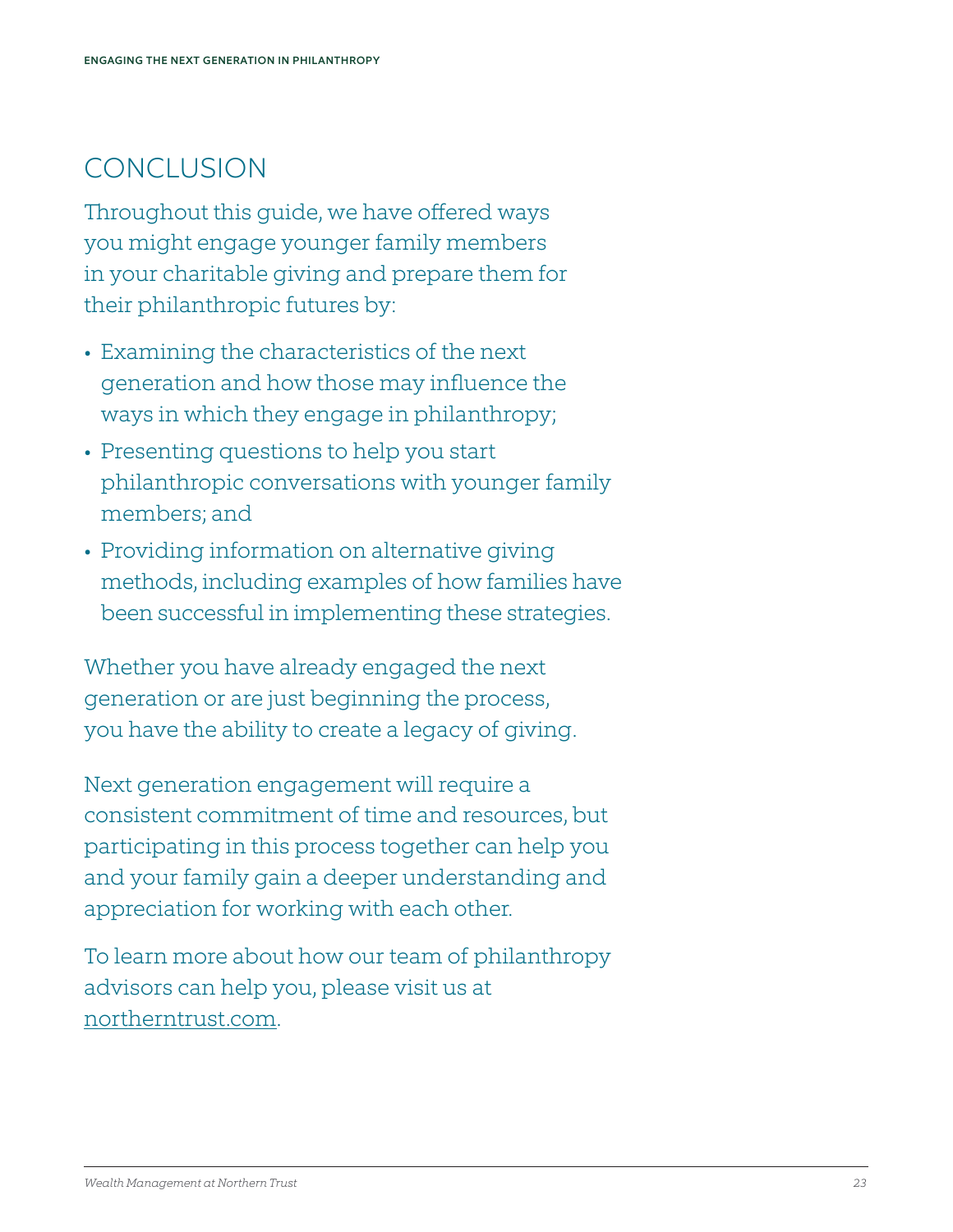# RESOURCES

The following resources are intended to provide additional avenues for engagement and learning as your family begins to focus on multigenerational philanthropy.

# 21/64: https://2164.net/

21/64 is an independent nonprofit practice providing multigenerational advising, facilitation and training for next generation engagement, especially within family philanthropy and other family enterprises. 21/64 serves families who have charitable funds, foundations or other family enterprises so that multiple generations can work, give and serve together more effectively.

# Allow Good: http://allowgood.org

Allow Good is a nonprofit organization dedicated to empowering youth through the tools of philanthropy to take meaningful action and positively impact their communities. Allow Good connects rising generations, in college and high school, through hands-on learning and guidance, and inspires a belief that they have the power to help others and affect change no matter their interests, experiences, or future goals. Allow Good reaches youth of all socioeconomic backgrounds and demonstrates that participating as a global citizen is not bound by income, race, or culture.

### GivingPoint: www.mygivingpoint.org

GivingPoint is a nationwide, community-based youth development organization that inspires a passion for learning and service through hands-on volunteer opportunities, virtual educational modules and more via an all-in-one website. GivingPoint was created to help youth discover their unique passion, fuel their spark, elevate their ideas, and share their stories to create a better, more connected, and socially responsible world. Through blogging platforms such as Tumblr, youth share their stories with their networks through words, photos and philanthropy tags.

### Learning to Give: www.learningtogive.org

Learning to Give provides resources geared at educating children in grades K-12 about philanthropy. The curriculum includes lesson plans, YouTube videos and briefing papers to be used by educators and families.

### National Center for Family Philanthropy: http://www.ncfp.org/

The National Center for Family Philanthropy (NCFP) promotes philanthropic values, vision, and excellence across generations of donors and donor families. NCFP aims to help families articulate, pursue and achieve their charitable missions, understand and meet their governance and management needs, and have a significant positive impact on the lives and work of its members.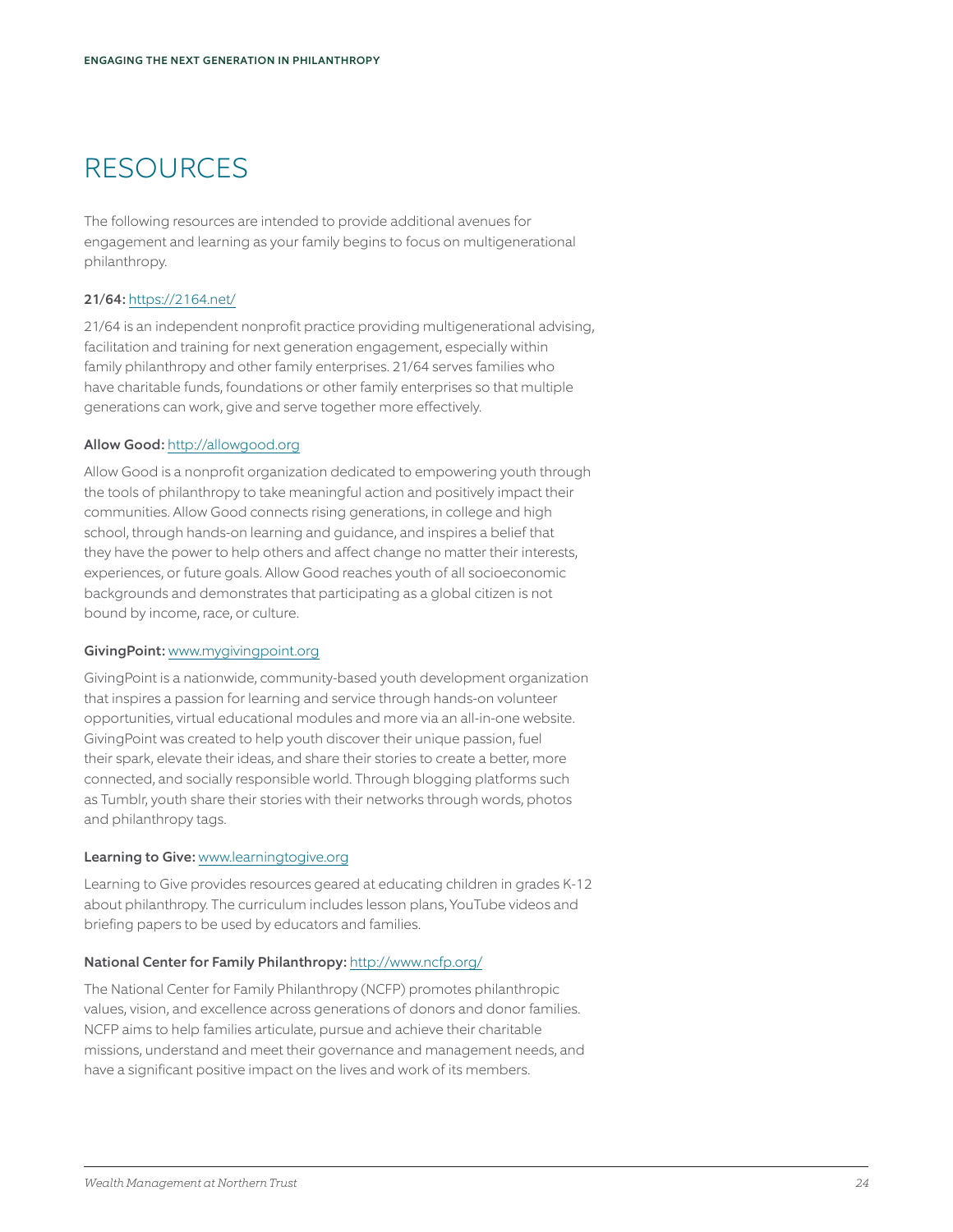"Passing the Baton? Generations Sharing Leadership" by Alice Buhl. National Center for Family Philanthropy, Washington, D.C., 2008.

This whitepaper highlights succession planning and how families can learn to work together across generations.

### Resource Generation: https://resourcegeneration.org

Resource Generation organizes young people, ages 18-35, with wealth and class privilege in the United States to become transformative leaders working towards the equitable distribution of wealth, land and power. Resource Generation provides peer networking, local chapters, a national retreat and family philanthropy support.

"Successful Succession: Inspiring and Preparing New Generations of Charitable Leaders" by Virginia Esposito. National Center for Family Philanthropy, Washington, D.C., 2003 https://giving.files.wordpress.com/2009/07/succession.pdf

This paper describes why, when and how your foundation's board can prepare the next generation for charitable service. Practical and proven strategies are shared for families who seek to develop the next generation of leaders and are contemplating family succession planning.



Generous Genes: Raising Caring Kids in a Digital Age by Susan Crites Price. Majestic Oak Press, 2015.

A roadmap for parents seeking to extend a tradition of philanthropy and stewardship to the next generation.



Be a Changemaker: How to Start Something That Matters by Laurie Ann Thompson. Simon Pulse, 2014.

Empower children in today's highly connected, socially conscious world as they learn how to harness their passions, digital tools, and the principles of social entrepreneurship to affect real change in their schools, communities, and beyond.



The Giving Book by Ellen Sabin. Watering Can Press, 2004.

Both interactive and entertaining, *The Giving Book* teaches children about giving and lets them plan their philanthropic journey.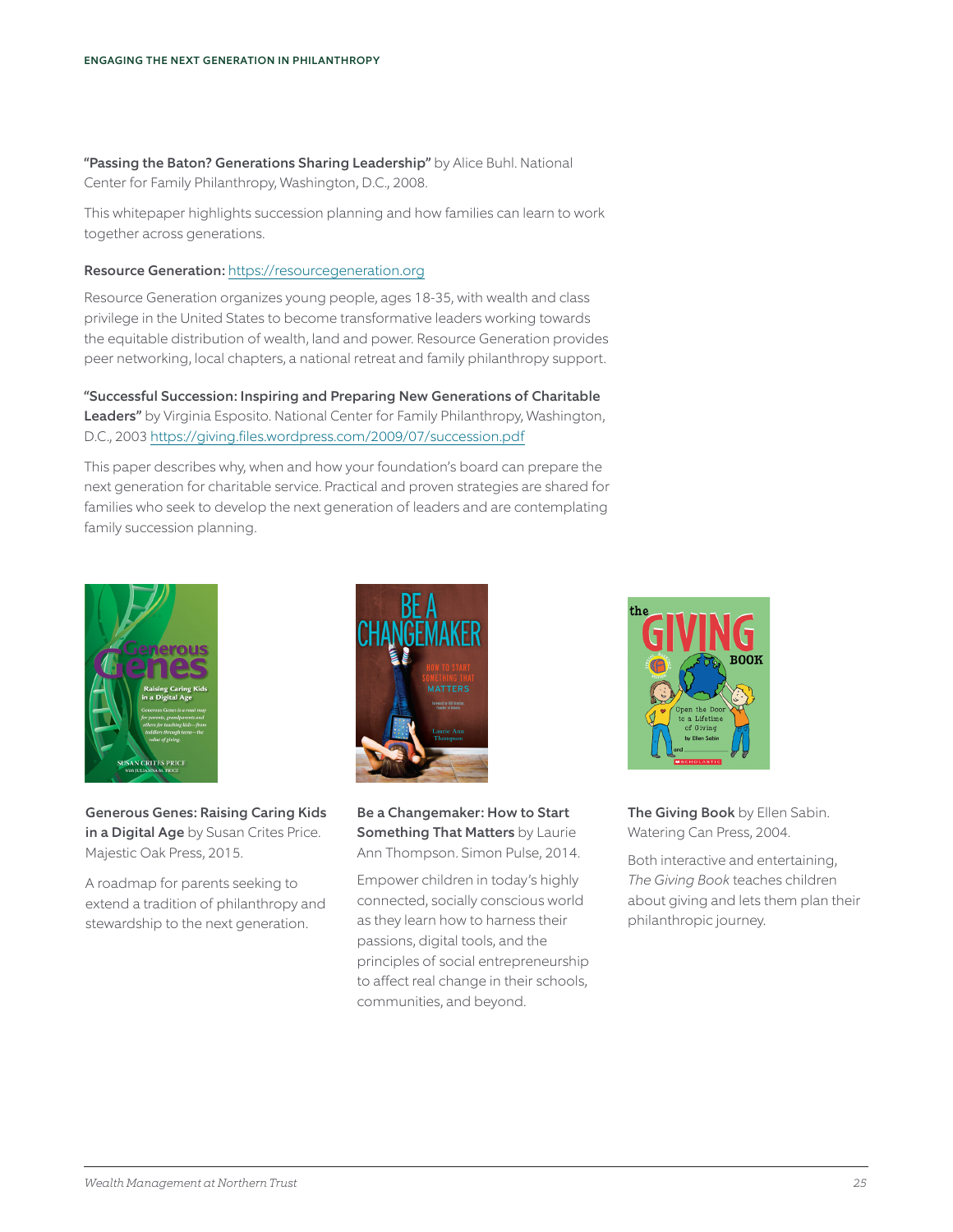# END NOTES

1 Throughout this guide, "charity," "charitable giving" and philanthropy may be used interchangeably.

In its traditional legal meaning, the word "charity" encompasses religion, education, assistance to the government, promotion of health, relief of poverty or distress, and other purposes that benefit the community. Nonprofit organizations that are organized and operated to further one of these purposes generally will be recognized as exempt from federal income tax under Section 501(c)(3) of the Internal Revenue Code and will be eligible to receive tax-deductible charitable gifts.

 Philanthropy is defined in different ways. The origin of the word "philanthropy" is Greek and means love for mankind. Today, philanthropy includes the concept of voluntary giving by an individual or group to promote the common good. Philanthropy also commonly refers to grants of money given by foundations to nonprofit organizations. Philanthropy addresses the contribution of an individual or group to other organizations that in turn work for charitable causes within the definition of 501(c)(3) as described above.

- 2 Between 2007 and 2061, an estimated \$59 trillion will be transferred across generations. Of that amount, just shy of half (\$29 trillion) will be designated for charity (Retrieved from: Havens and Schervish, "A Golden Age of Philanthropy Still Beckons: National Wealth Transfer and Potential for Philanthropy Technical Report," Center on Wealth and Philanthropy, Boston College, 2014). Based on these wealth transfer projections, it is important that current wealth holders and philanthropists learn how to engage the next generation and cultivate their emerging philanthropic involvement. Current trends in wealth and giving show that for the first time ever, in 2017, charitable giving exceeded the \$400 billion mark (Retrieved from: https://givingusa.org/ see-the-numbers-giving-usa-2018-infographic/).
- 3 A generation is a group of people born around the same time who exhibit similar characteristics based on their formative experiences, expectations and preferences.
- 4 https://genhq.com/FAQ-info-about-generations/
- 5 https://www.classy.org/blog/infographic-generational-giving/
- 6 Ibid.
- 7 The term "latchkey kids" is in reference to being left at home with little supervision because their parents were away at work.
- 8 https://www.fastcompany.com/3062475/your-guide-to-generation-z-thefrugal-brand-wary-determined-anti-millen
- 9 https://mashable.com/2014/08/20/generation-z-marketing/
- 10 https://mic.com/articles/178973/does-gen-z-think-about-money-differentlythan-millennials-heres-what-research-shows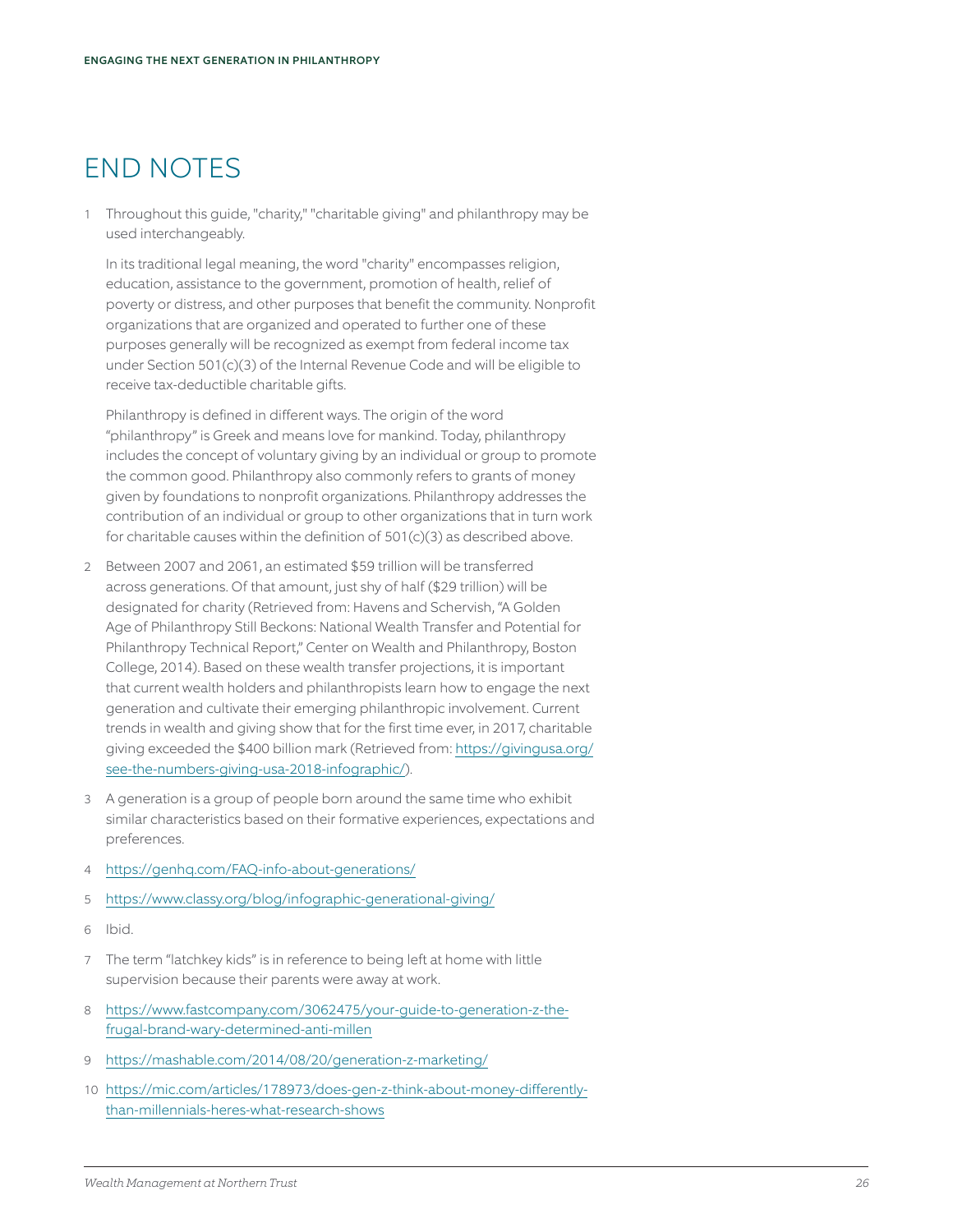- 11 https://nonprofithub.org/social-media/future-social-gen-z/
- 12 https://www.statista.com/statistics/296974/us-population-share-bygeneration/
- 13 Bridget Hartnett and Ron Matan, "Generational Differences in Philanthropic Giving," Fall 2014.
- 14 https://www.forbes.com/sites/onmarketing/2013/05/28/generation-z-rebelswith-a-cause/#c6d6b8769c28
- 15 https://nonprofithub.org/social-media/future-social-gen-z/
- 16 https://genhq.com/igen-gen-z-generation-z-centennials-info/
- 17 An independent, nonprofit practice considered an authority on engaging the next generation in philanthropy.
- 18 Sharna Goldseeker and Michael Moody, "Generation Impact: How Next Gen Donors Are Revolutionizing Giving," 2017, pg. 178.
- 19 https://www.forbes.com/sites/nextavenue/2015/03/19/5-surprising-benefitsof-volunteering/#3206d976127b Volunteering also has been shown to build empathy, strengthen social bonds and make individuals smile — all factors of feeling happy and loved.
- 20 https://www.nptrust.org/reports/daf-report/
- 21 Ibid.
- 22 Ibid.
- 23 https://www.nptrust.org/philanthropic-resources/philanthropist/three-majorphilanthropy-trends-to-watch-in-2018-2/
- 24 https://givingusa.org/see-the-numbers-giving-usa-2018-infographic/
- 25 https://www.wsj.com/articles/how-family-foundations-can-pass-on-thephilanthropy-flame-to-the-next-generation-1428894136
- 26 David Malone, "Tomorrow's Donors; Engaging the next generation of family philanthropists," Institute for Philanthropy, May 2010.
- 27 Lee Miller, "Junior Boards: Teach the Children Well," *Trust and Estates* Committee Report, August 2007.
- 28 Ibid.
- 29 Marguerite Griffin, "Impact Investing: A Guide for Philanthropists and Social Investors," October 2013.
- 30 https://www.forbes.com/sites/christopherskroupa/2017/11/07/impactinvesting-first-mover-on-today-and-tomorrows-megatrends/#20371bf435d8
- 31 Marguerite Griffin, "Impact Investing: A Guide for Philanthropists and Social Investors," October 2013.
- 32 http://www.ustrust.com/publish/content/application/pdf/GWMOL/USTp\_ ARL8QSQ7\_2015-09.pdf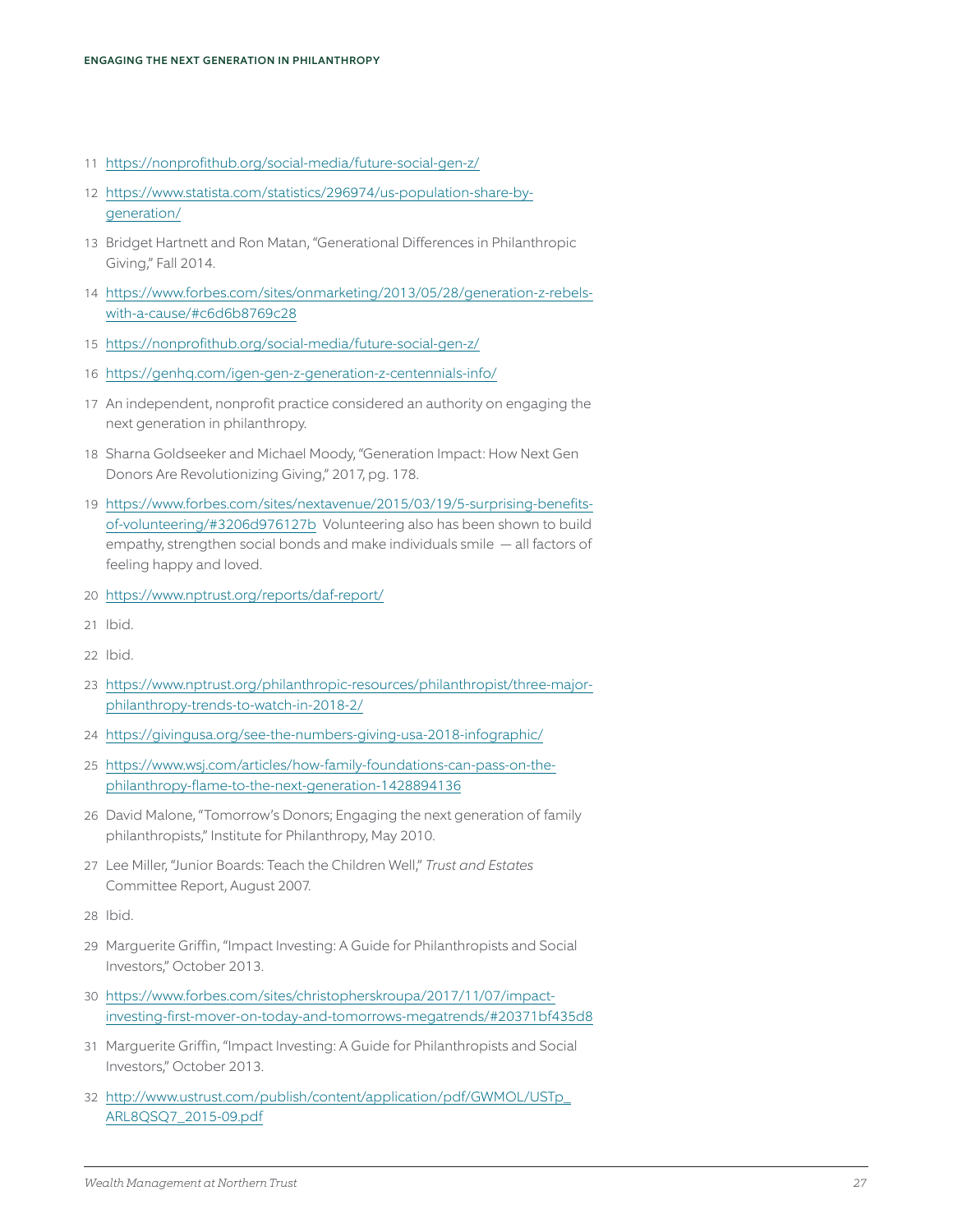- 33 Ibid.
- 34 Ibid.
- 35 https://scholarworks.iupui.edu/bitstream/handle/1805/14527/givingcircles2017-2.pdf?sequence=4&isAllowed=y
- 36 https://www.philanthropy.com/article/Giving-Circles-Popular-With/150525
- 37 https://blog.philanthropy.iupui.edu/2017/11/30/giving-circles-growing-inpopularity-among-diverse-groups/
- 38 https://scholarworks.iupui.edu/bitstream/handle/1805/14527/givingcircles2017-2.pdf?sequence=4&isAllowed=y
- 39 https://www.issuelab.org/resources/9459/9459.pdf
- 40 https://www.academia.edu/12175637/The\_Impact\_of\_Giving\_Together\_ Full\_Report
- 41 Ibid.
- 42 Ibid.
- 43 https://www.councilofnonprofits.org/tools-resources/crowdfundingnonprofits
- 44 Ibid.
- 45 https://www.pewinternet.org/2016/05/19/collaborative-crowdfundingplatforms/
- 46 https://civileats.com/2019/04/01/the-18-year-old-entrepreneur-whos-takinga-happy-approach-to-kids-diets/
- 47 https://www.theguardian.com/voluntary-sector-network/2015/jun/19/ philanthroteens-young-people-who-use-their-pocket-money-to-change-theworld
- 48 https://www.classy.org/blog/7-new-nonprofit-organizations-watch-2016/
- 49 https://www.barrons.com/articles/the-rockefellers-offload-oil-and-take-onclean-energy-1428727791
- 50 https://www.rbf.org/programs/program-statement

© 2019, Northern Trust Corporation.

Head Office: 50 South La Salle Street, Chicago, Illinois 60603 U.S.A. Incorporated with limited liability in the U.S.

LEGAL, INVESTMENT AND TAX NOTICE: This information is not intended to be and should not be treated as legal, investment, accounting or tax advice and is for informational purposes only. Readers, including professionals, should under no circumstances rely upon this information as a substitute for their own research or for obtaining specific legal, accounting or tax advice from their own counsel. All information discussed herein is current only as of the date appearing in this material and is subject to change at any time without notice.

The Northern Trust Company | Member FDIC | Equal Housing Lender **G** NOT FDIC INSURED May lose value / No bank guarantee

| northerntrust.com | 7/19 |  |
|-------------------|------|--|
|                   |      |  |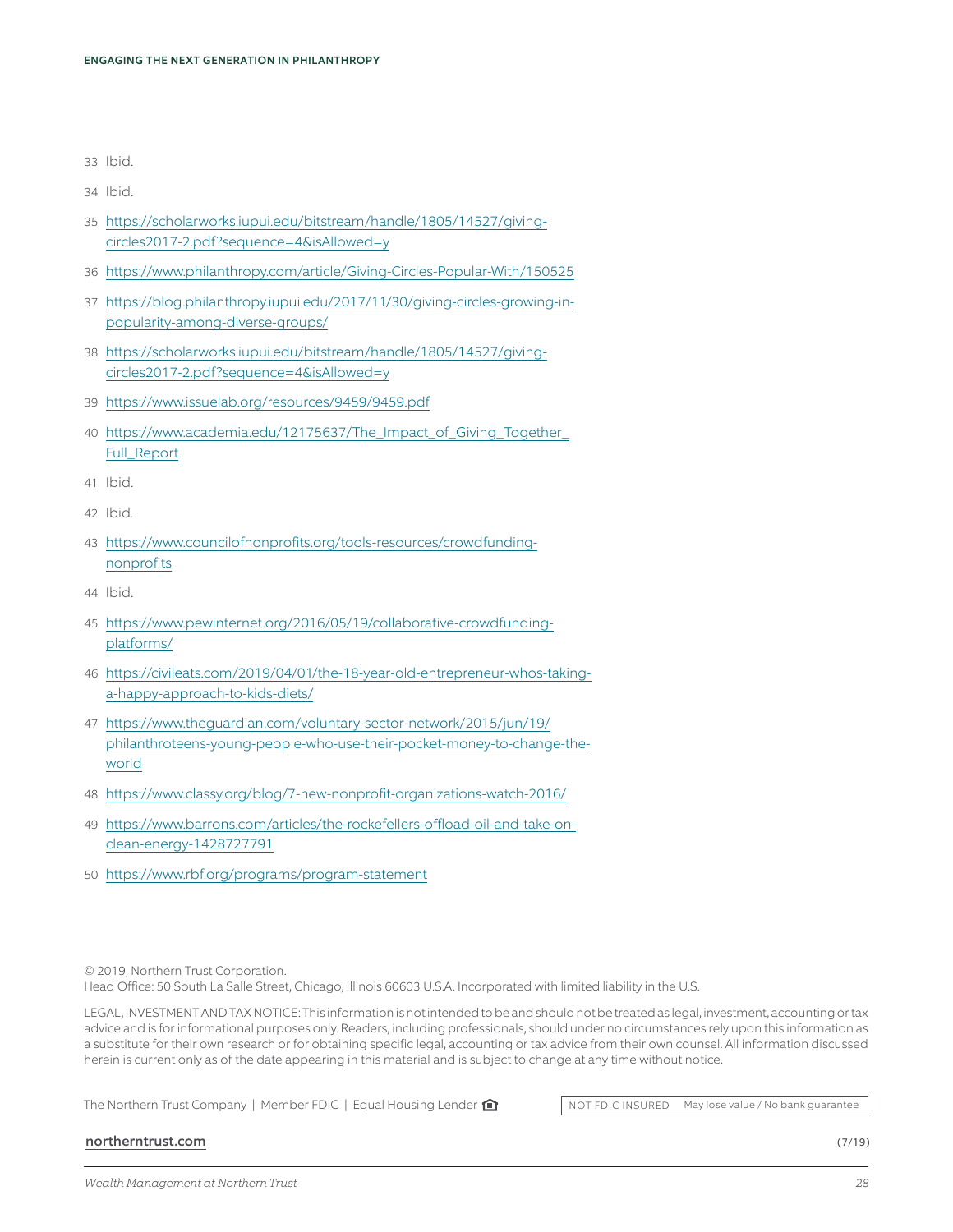